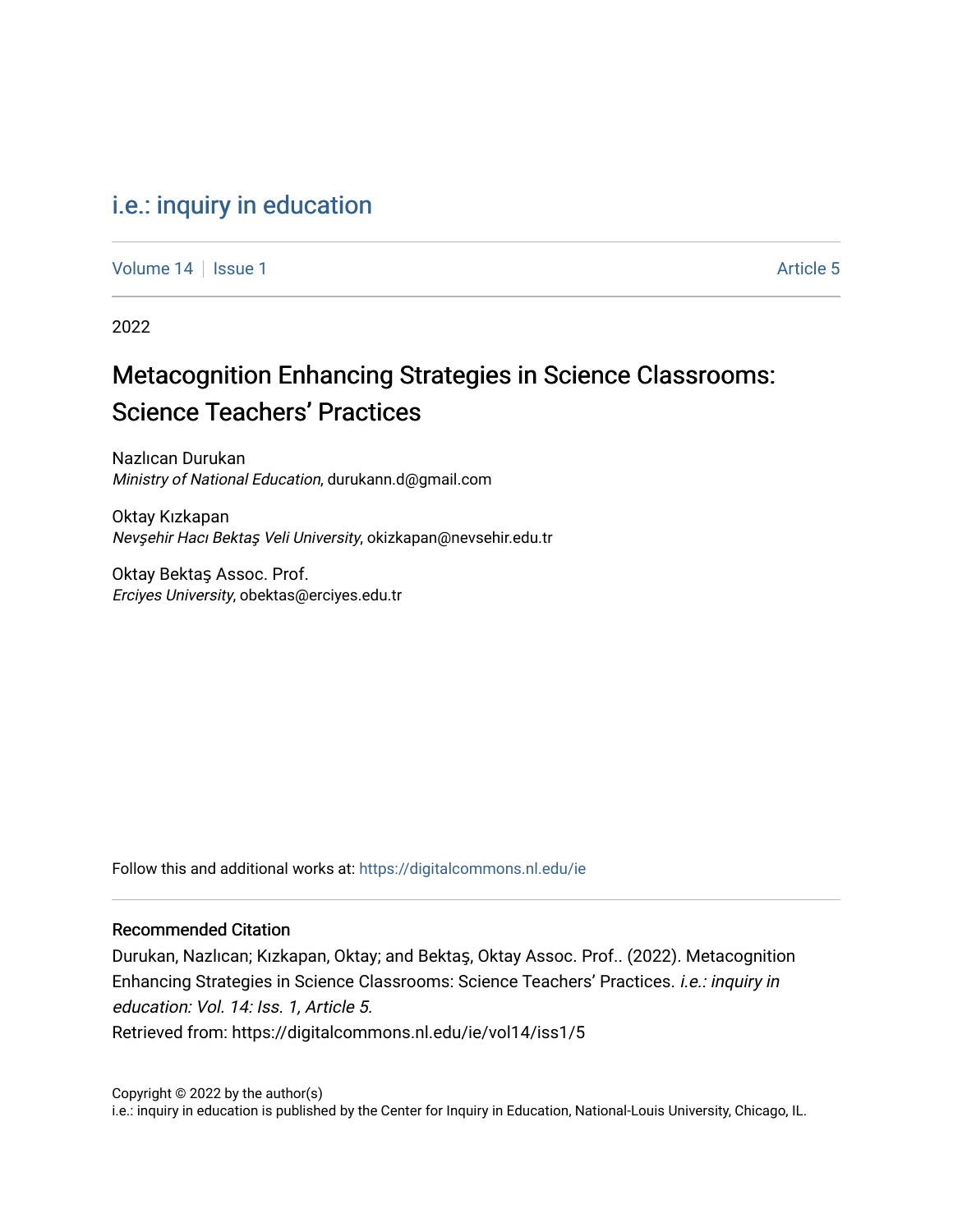# **Metacognition Enhancing Strategies in Science Classrooms:**

## **Science Teachers' Practices**

Nazlıcan Durukan *Ministry of National Education*

Oktay Kızkapan *Nevşehir Hacı Bektaş Veli University*

Oktay Bektaş

*Erciyes University*

#### **Abstract**

In this study, we aimed to determine metacognition strategies that science teachers use in science lessons and activities they can perform within the scope of these strategies. We used an instrumental qualitative case study design. Research data were collected from science teachers working in public schools during the 2018–2019 academic year. The findings revealed that science teachers' definitions of the metacognition concept are developed and compatible with the definitions in the literature. We also found that science teachers use most of the metacognition-enhancing strategies proposed in the literature. The results showed that science teachers generally do plan before the lesson, encourage their students to ask original questions and think for themselves, motivate their students to evaluate their learning experiences based on multiple criteria, encourage their students to empathize and be motivated, help their students to cope with the difficulties, create environments where students can reflect their ideas, try to make students aware of their behaviors, ask their students to explain their statements, perform role-playing and drama activities, and try to be a role model for their students. However, science teachers use journal-keeping strategies less than other strategies. We believe that the research can make a significant contribution to the literature and serve as a substantial resource especially for young teachers to gain a solid background in metacognition and how it can be incorporated into one's teaching practice.

**Keywords:** Metacognition, metacognition enhancing strategies, science teachers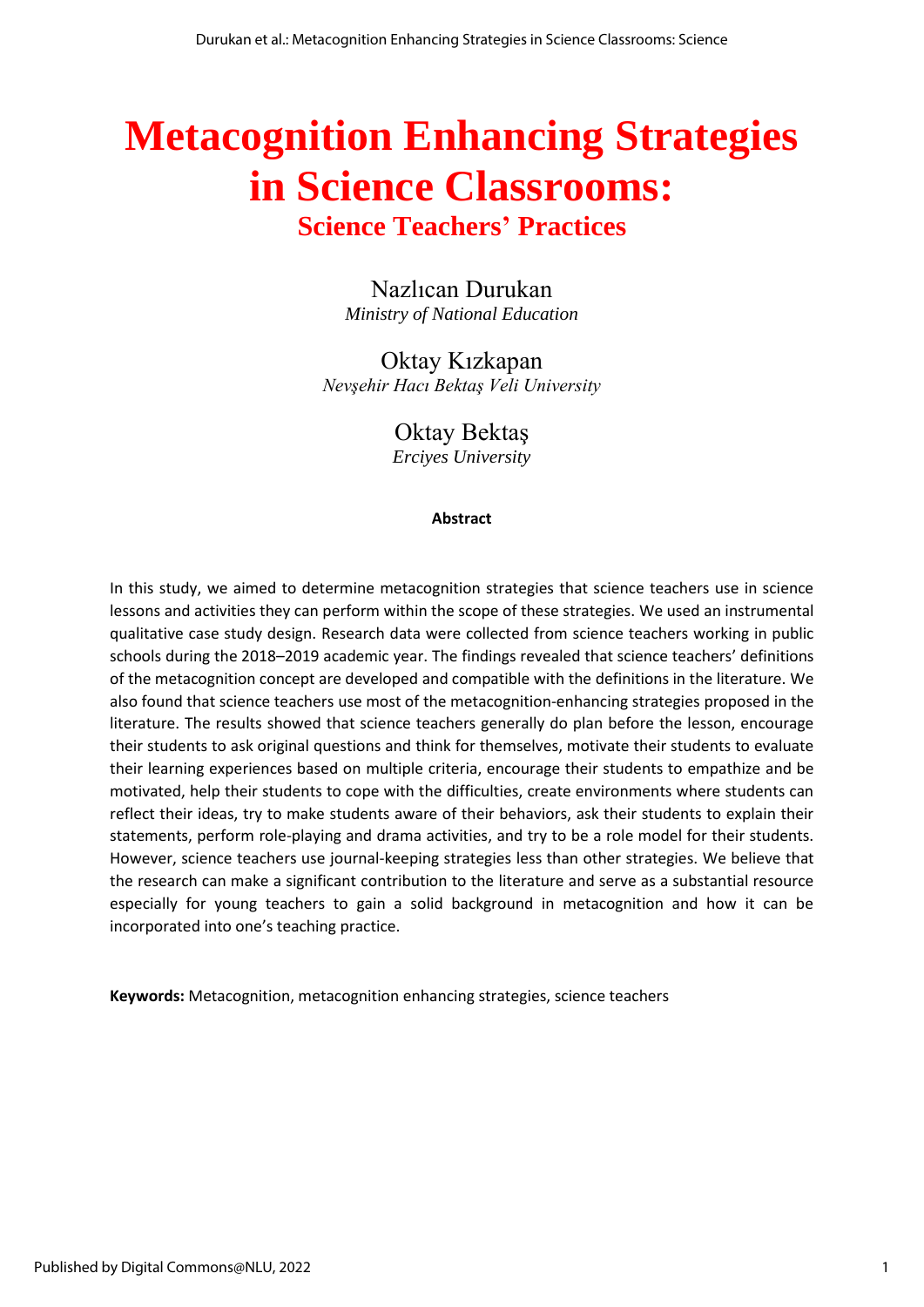#### **Introduction**

Thinking is not a one-dimensional concept; rather, it consists of many dimensions. Marzano et al (1988) list the following dimensions of thinking: critical and creative thinking, macro-thinking, micro-thinking, content area knowledge, and metacognition. One of these dimensions, metacognition, which is defined as learning to learn, is very important for students to improve their thinking skills (Lukitasari et al., 2019). Flavell (1978) first introduced the concept of metacognition and defined it as the highest level of thinking skills. Costa (1984) defined metacognition as being aware of whether one knows and being aware of the mental methods used in problem-solving. Moreover, Papleontiou-Louca (2003) defined metacognition as controlling and realizing one's emotions and motivation.

Metacognition is a high-level mental skill that is effective in realizing the educational goals of students and increases the effectiveness of teaching activities, occurs at an early age, and can develop until the end of adolescence (Benton, 2014; Brown, 1987). Metacognition stimulates awareness about instructional decisions and the reasons behind them in the classroom environment by defining, reflecting, and assessing (Griffith et al., 2016). Research in the literature indicates that learners will become more skillful in the utilization of learning strategies if they learn more about the nature of strategies and grasp when a specific approach should be used (Boström & Lassen, 2006; Oxford, 1989). Furthermore, the development of students' metacognitive skills will foster their learning outcomes (Davidowitz & Rollnick, 2003; Thomas & McRobbie, 2001), problem-solving skills (Sperling et al., 2002), thinking skills (Chen, 2020; Orion & Kali, 2005; Preus, 2012), critical thinking (Akama, 2006; Ku & Ho, 2010; Magno, 2010) and self-efficacy (Muwonge et al., 2017; Şen & Yılmaz, 2016).

As the significance of these competencies in education is known well, the importance of students' having metacognitive skills is apparent. Another fact that becomes visible at this point is that for students to have these skills, teachers who educate them should also have developed metacognition skills (Jones et al., 1995). Thus, teachers need certain competencies to train students in metacognition skills. These competencies include having an attitude that will increase students' metacognition (Goos et al., 2002), helping students to build their learning processes(Williamson, 1996), giving feedback that will enable students to control their learning processes (Pintrich, 2002; Toney, 2000), allowing students to practice and encouraging them (Gourgey, 2001), knowing which strategies are effective in the development of students' metacognition and how to use them within the curriculum (Kiewra, 2002; Veenman et al., 2006), and organizing learning environments (Blakey & Spence, 1990; Hartman, 2002).

#### **Purpose of the Study and Research Questions**

Theoretical and empirical studies highlight the importance of teachers' competencies to develop their students' metacognitive skills. Therefore, we believe that determining metacognition-enhancing strategies used by science teachers and the activities they perform while using these strategies is significant. In this way, it will become possible to understand how science teachers create a learning environment that enables students to explore the content as well as have a meaningful experience in the classroom. In addition, the results of the examination can serve as a substantial resource for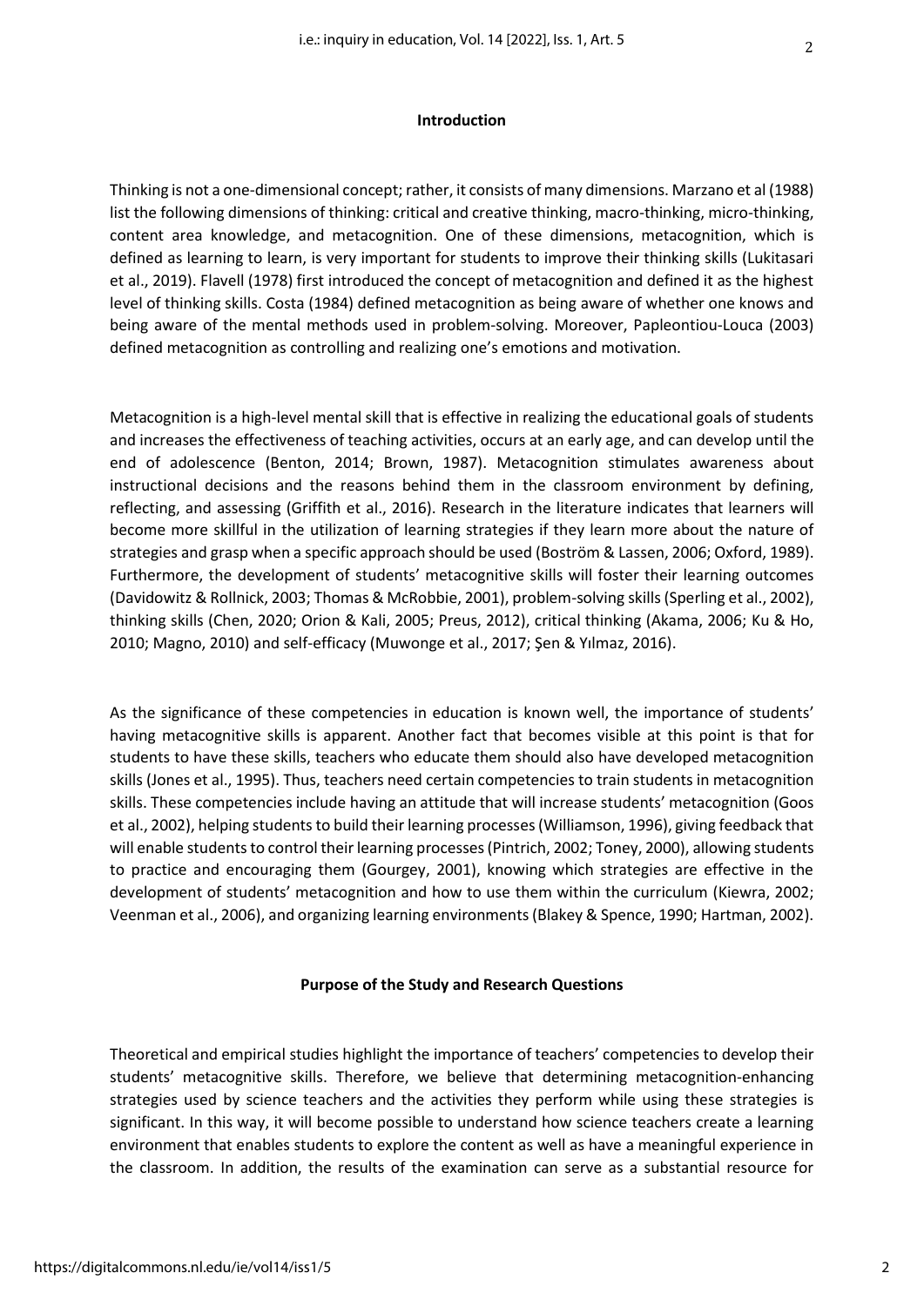especially young teachers to gain a solid background in metacognition and how it can be incorporated into one's teaching practice.

The purpose of the study was to determine metacognition strategies that science teachers use in science lessons and activities they can perform within the scope of these strategies.

The following research questions guided this study:

- How do science teachers define metacognition?
- How do science teachers use metacognition-enhancing strategies in their classrooms?

#### **Literature Review**

Although metacognition has different definitions, it has two fundamental dimensions: metacognitive awareness and metacognitive strategies. Metacognitive awareness refers to what learners know about their learning, whereas metacognitive strategies refer to learners' regulation and management of their learning (Schraw et al., 2006). When we examined the literature, we discovered that there are different approaches and instruction typesto enhance individuals' metacognition (Alderman et al., 1992; Blakey & Spence, 1990; Chen, 2020; Costa, 1984; Oxford, 1990; Preus, 2012). For example, Oxford (1990) discussed metacognition-enhancing strategies in three groups, whereas Costa (1984) proposed an approach consisting of 12 strategies. We carried out this study based on these 12 strategies suggested by Costa (1984).

Costa's (1984) 12 metacognition-enhancing strategies are as follows: planning, generating questions, choosing consciously, evaluating with multiple criteria, taking credit, outlawing "I can't," reflecting students' ideas, labeling student behaviors, clarifying students' terminology, role-playing, journal keeping, and modeling. In the "planning" strategy, teachers inform students about activities and organize their learning environment. In the "generating questions" strategy, teachers encourage students to ask questions before and during lessons. Teachers who use the "choosing consciously" strategy enable their students to evaluate their decisions and also provide feedback that will help and judge students. Teachers who use the "evaluating with multiple criteria" strategy can improve students' metacognition by categorizing the activities according to two or more criteria that will cause students to think. Thus, teachers can evaluate the pros and cons of the activities, and if students find them useful or difficult, they like or dislike them. In the "taking credit" strategy, teachers make students aware of their strengths and encourage them to get feedback from their peers. The teachers who use the "outlawing I can't" strategy help students eliminate behaviors such as "I cannot do" and "I do not know what to do" in the classroom. For this purpose, they direct their students on how to use their knowledge and skills. In the strategy of "reflecting students' ideas," teachers enable students to listen to the thoughts of their peers. Teachers who use the "labeling student behaviors" strategy make their students aware of the strategies they use and explain what behaviors they will exhibit in the activities. In the strategy of "clarifying student terminology," teachers ask students to explain the words and expressions that are not being understood by others. Teachers who use the "role-playing" strategy ask their students to put themselves in someone else's shoes and act like them. Teachers who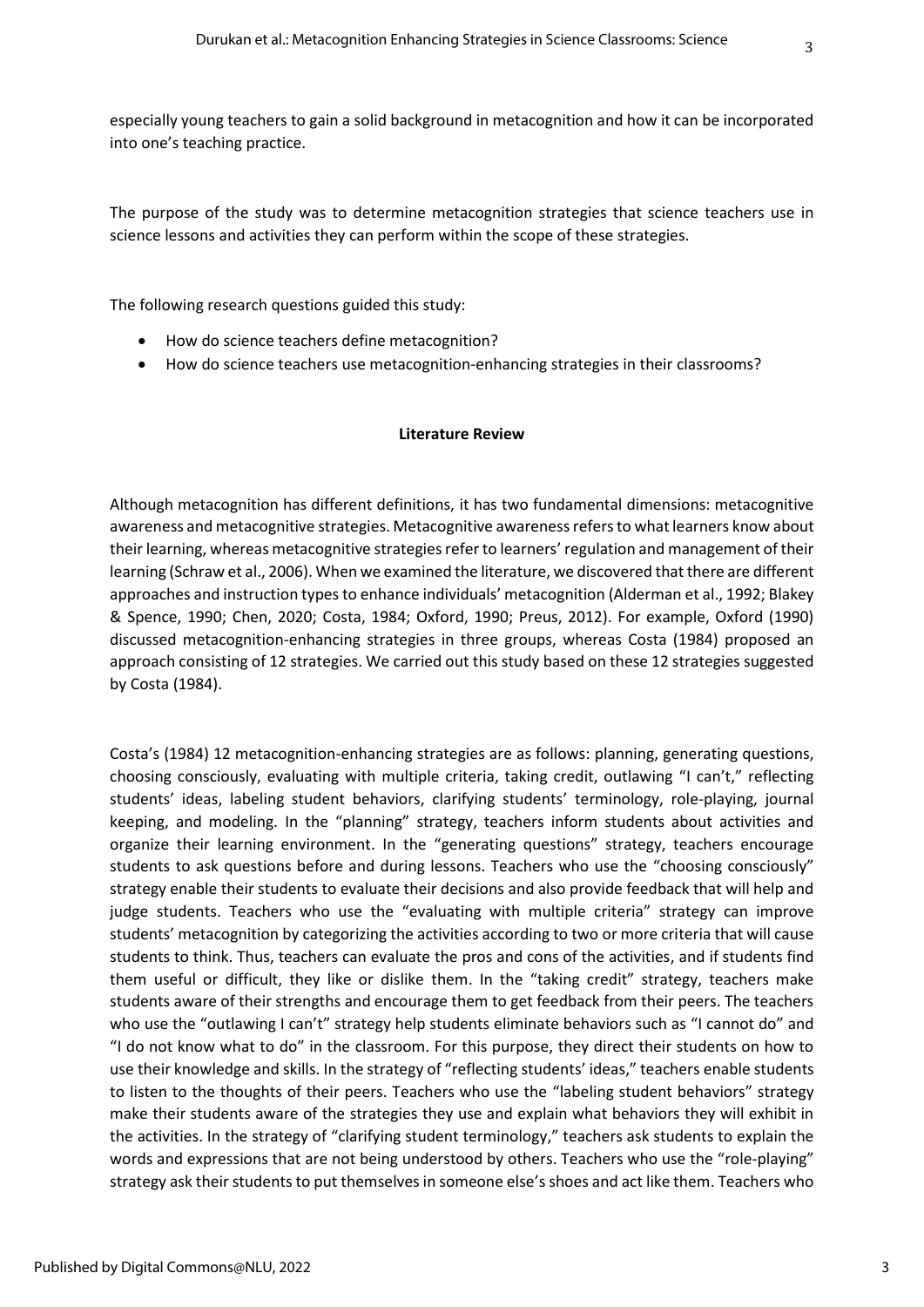use the "journal keeping" strategy enable students to keep journals to convey their experiences and thoughts. Finally, in the "modeling" strategy, teachers can ask their students to evaluate their activities and explain their strengths and weaknesses to students (Costa, 1984; Costa & Lowery, 1989).

Metacognition theory has significant potential to help teachers create a flexible and creative learning environment in their classrooms (Borkowski & Muthukrishna, 1992). Based on the results of the relevant research (Davidowitz & Rollnick, 2003; Paris & Winograd, 1990; Thomas & McRobbie, 2001), one can observe that students' learning outcomes can improve when metacognition development strategies are used effectively in the classroom. In addition, metacognition has an important role in programs aiming to develop higher-level thinking skills (Chen, 2020; Swartz, 2003; Zohar, 1999). Also, there is a positive and significant relationship between metacognition and problem-solving skills (Bakioğlu et al., 2015; Kaplan et al., 2016). Furthermore, studies have revealed that metacognition enhancement programs develop participants' problem-solving skills (Safari & Meskini, 2016; Serin, 2014).

#### **Method**

We used an instrumental qualitative case study. In instrumental case studies, researchers focus on certain cases to gain a general understanding and to get insight into the research question (Creswell & Poth, 2016). In this context, since this study aims to determine metacognition strategies science teachers use in science classrooms, we preferred the instrumental cased study model.

#### **Participants**

In this study, we determined the participants using the criterion sampling method, which is a type of purposeful sampling (Creswell, 2012). In this context, we chose teachers who were continuing their postgraduate studies since studies show that postgraduate students exhibit more metacognitive maturity and metacognitive techniques (Bria & Mbato, 2019). Moreover, as a result of activities such as writing articles, making presentations, and reflecting in graduate education, teachers in postgraduate education are more likely to use metacognition-enhancing strategies while they are teaching. For ethical reasons, participants were given the pseudonyms of Hale, Aras, Ali, Naz, Beril, and Su. Table 1 shows the demographic information of the participants.

#### Table 1.

|        |      |        | <b>Participants</b> |              |        |      |
|--------|------|--------|---------------------|--------------|--------|------|
|        | Aras | Hale   | <b>Naz</b>          | <b>Beril</b> | Su     | Ali  |
| Gender | Male | Female | Female              | Female       | Female | Male |

#### *Demographic Information of the Participants*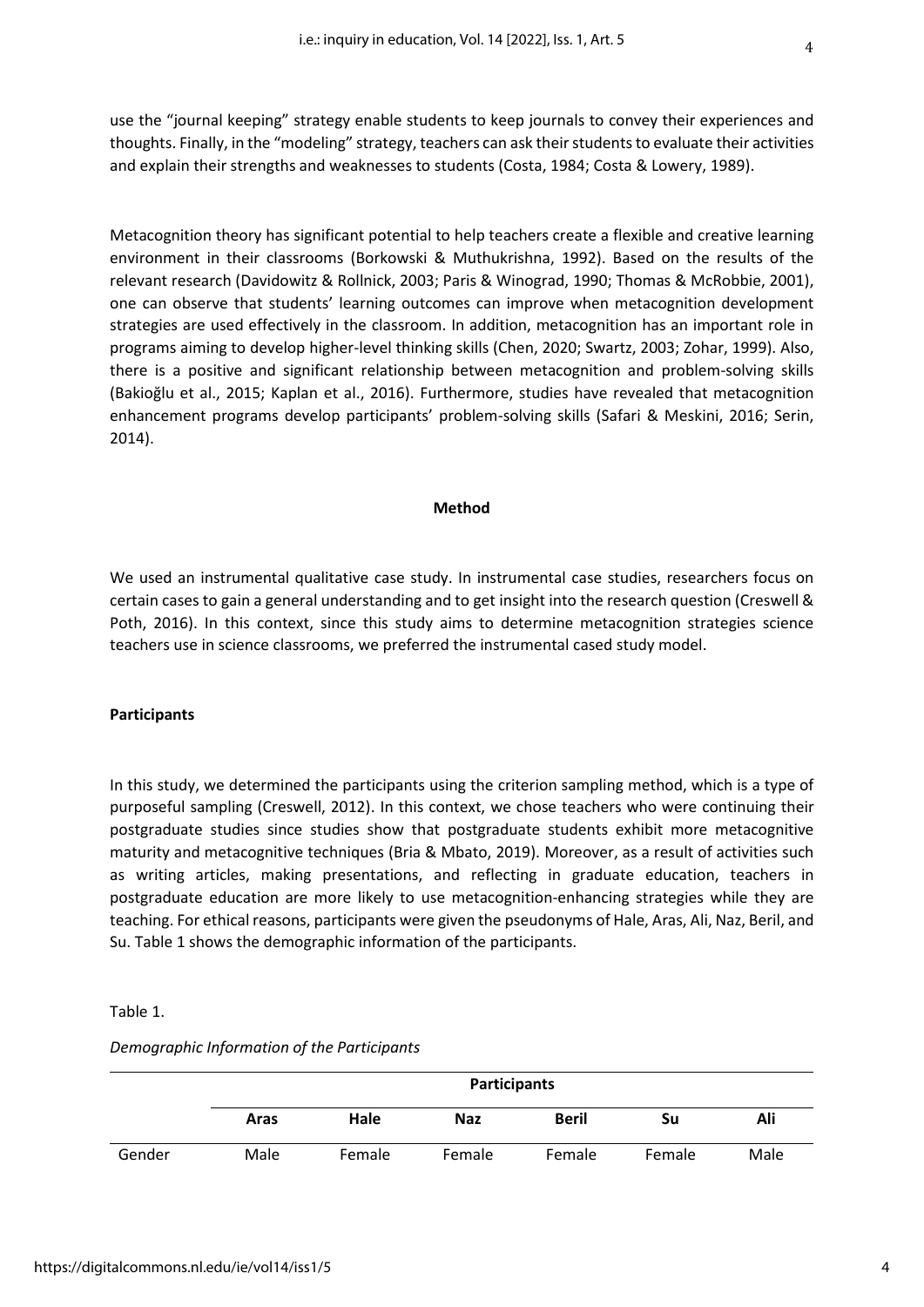| City       | Hatay                | Kayseri                | Kayseri              | Kayseri              | Kayseri              | Niğde                |
|------------|----------------------|------------------------|----------------------|----------------------|----------------------|----------------------|
| Graduation | Education<br>Faculty | Faculty of<br>Sciences | Education<br>Faculty | Education<br>Faculty | Education<br>Faculty | Education<br>Faculty |
| Age        | 25                   | 52                     | 38                   | 29                   | 33                   | 30                   |
| Seniority  |                      | 28                     | 6                    | 5                    |                      | 5                    |

#### **Data Collection**

We used a semi-structured interview as the data collection tool. One of the most effective data collection tools used in qualitative research is the interview (Briggs, 1986; Merriam, 2013; Patton, 2002). For the interviews, we prepared a semi-structured interview form based on our literature review on the subject (e.g., Costa, 1984; Costa & Lowery, 1989). Two science educators who do research on science education and three science teachers who teach science in middle schools checked the interview form in terms of content and intelligibility. The first researcher and participants scheduled interviews. The interviews started with demographic questions. During the interview process, we used a voice recorder with permission from the participants. Interviews lasted for approximately 20–30 minutes. After the interview was held, the audio recordings of the participants were played and reaffirmed. Finally, we transcribed interview sessions and started data analysis. Also, we followed ethical principles and rules during the planning, data collection, analysis, and reporting of the research.

#### **Data Analysis**

Data analysis comprised several cycles of coding resulting in the identification of meaningful themes (Creswell, 2009). In the interview, we first asked the participants whether they used each metacognition enhancing strategy and then asked how and why they used it. We employed intercoder agreement (Creswell, 2009) to identify and agree on the main themes. Additionally, we used member checks and trustworthiness validation criteria typical for qualitative studies (Creswell, 2009; Patton, 2002).

#### **Description of the Findings**

The thematic analysis allowed us to address the following: definition of metacognition; "Planning" strategy; "Question Generating" strategy; "Choosing Consciously" strategy; "Taking Credit" strategy; "Outlawing I Can't" strategy; "Reflecting Students' Ideas" strategy; "Labeling Student Behaviors" strategy; "Clarifying Students' Terminology" strategy; "Role Playing" strategy; "Journal Keeping" strategy; and "Modeling" strategy.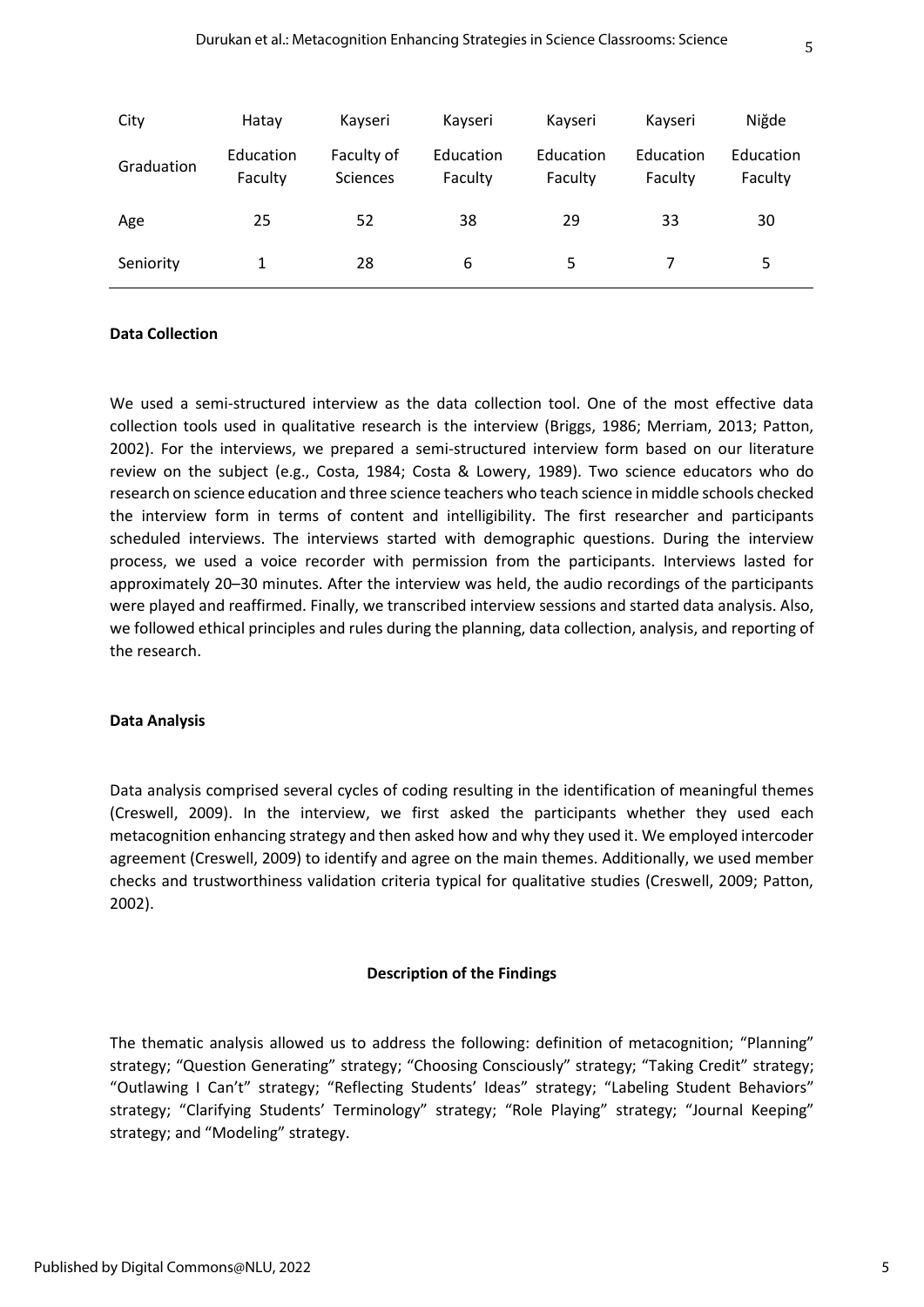#### **Definition of Metacognition**

One of our goals was to examine how teachers define the concept of metacognition. Findings regarding the definition of metacognition are presented in Table 2.

#### Table 2.

| <b>Questions</b>             | Codes                                           |      |      |     | <b>Participants</b> |              |    |
|------------------------------|-------------------------------------------------|------|------|-----|---------------------|--------------|----|
|                              |                                                 | Hale | Aras | Ali | <b>Naz</b>          | <b>Beril</b> | Su |
|                              | Awareness of one's knowledge                    |      | X    |     | X                   |              | X  |
| How would you                | Knowing how you learn                           |      |      | X   | X                   | X            |    |
|                              | Self-regulation                                 |      |      | X   |                     |              |    |
| define the                   | Being aware of what you think                   |      | X    |     |                     | X            |    |
| concept of<br>metacognition? | Be aware of how to reach results                |      | X    |     |                     | X            |    |
|                              | Knowing your skills                             | x    |      |     |                     |              | x  |
|                              | Being aware of self-weaknesses<br>and strengths | X    |      | x   |                     |              |    |

*Codes Related to the Definition of Metacognition*

Table 2 demonstrates that the participants defined metacognition from different perspectives. For example, Ali defined metacognition from three different perspectives. According to Ali, metacognition is about knowing how the person learns, organizing self in the learning process, and being aware of self-weaknesses and strengths. Ali explained his definition as follows:

*I think metacognition is when students realize how they learn. For example, s/he knows how s/he learns, realizes his/her weaknesses and strengths, and regulates self in this regard.* 

Similarly, Aras defined metacognition in three different ways and expressed it as being aware of one's knowledge, thinking, and how to achieve the results. Hale defined it as skills of knowing his /her abilities and being aware of his/her weaknesses and strengths. Another participant, Naz, defined metacognition as knowing how one learns.

#### **"Planning" Strategy**

Planning is an important component of instructional practices. Table 3 shows how participants described their planning strategies.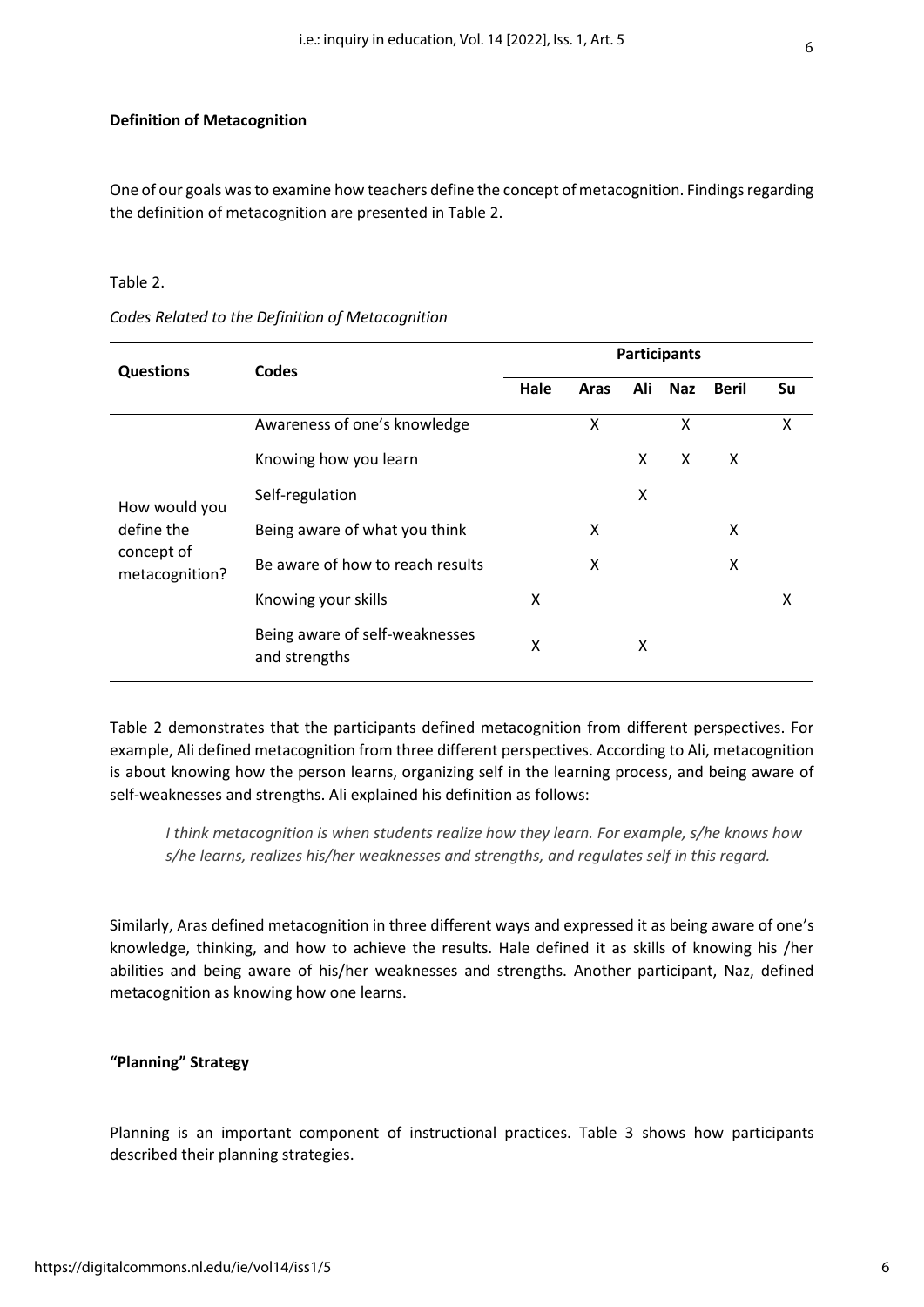#### Table 3.

#### *Codes Related to the "Planning" Strategy*

| <b>Questions</b>                    | Codes                                                   |      |                           | <b>Participants</b> |            |              |    |
|-------------------------------------|---------------------------------------------------------|------|---------------------------|---------------------|------------|--------------|----|
|                                     |                                                         | Hale | Aras                      | Ali                 | <b>Naz</b> | <b>Beril</b> | Su |
|                                     | Yes                                                     | X    | $\boldsymbol{\mathsf{X}}$ | X                   | X          | X            |    |
| Do you plan before<br>your classes? | Partially                                               |      |                           |                     |            |              | Χ  |
|                                     | No                                                      |      |                           |                     |            |              |    |
|                                     | Objectives                                              | X    |                           | X                   |            |              |    |
|                                     | <b>Student level</b>                                    | Χ    |                           |                     |            | Χ            |    |
|                                     | Learning environment                                    | X    | X                         |                     | X          | X            | Χ  |
| What do you<br>consider when        | Time                                                    |      |                           |                     |            | X            | Χ  |
| planning?                           | <b>Student motivation</b>                               |      | X                         |                     | X          |              |    |
|                                     | Physical and psychological<br>conditions of the student |      | X                         |                     |            |              | X  |
|                                     | <b>Teaching material</b>                                |      |                           | X                   | X          |              |    |

To the question about whether teachers plan before classes, Su said, "Mostly yes," Aras said, "I do not plan before class," and others stated that they do plan. Within the scope of the factors considered while planning, Ali expressed his view as follows:

*We make the planning according to the student level and the teaching materials that can be used. If we lack teaching material, we make a plan accordingly.*

#### Aras explained what he considered in lesson planning:

*I do a plan according to student motivation, students' physical-psychological situation, and learning environments. I check if the student is motivated or not. I will make progress according to them.* 

#### **"Question Generating" Strategy**

Table 4 presents codes that comprise participants' experiences with the question-generating strategy.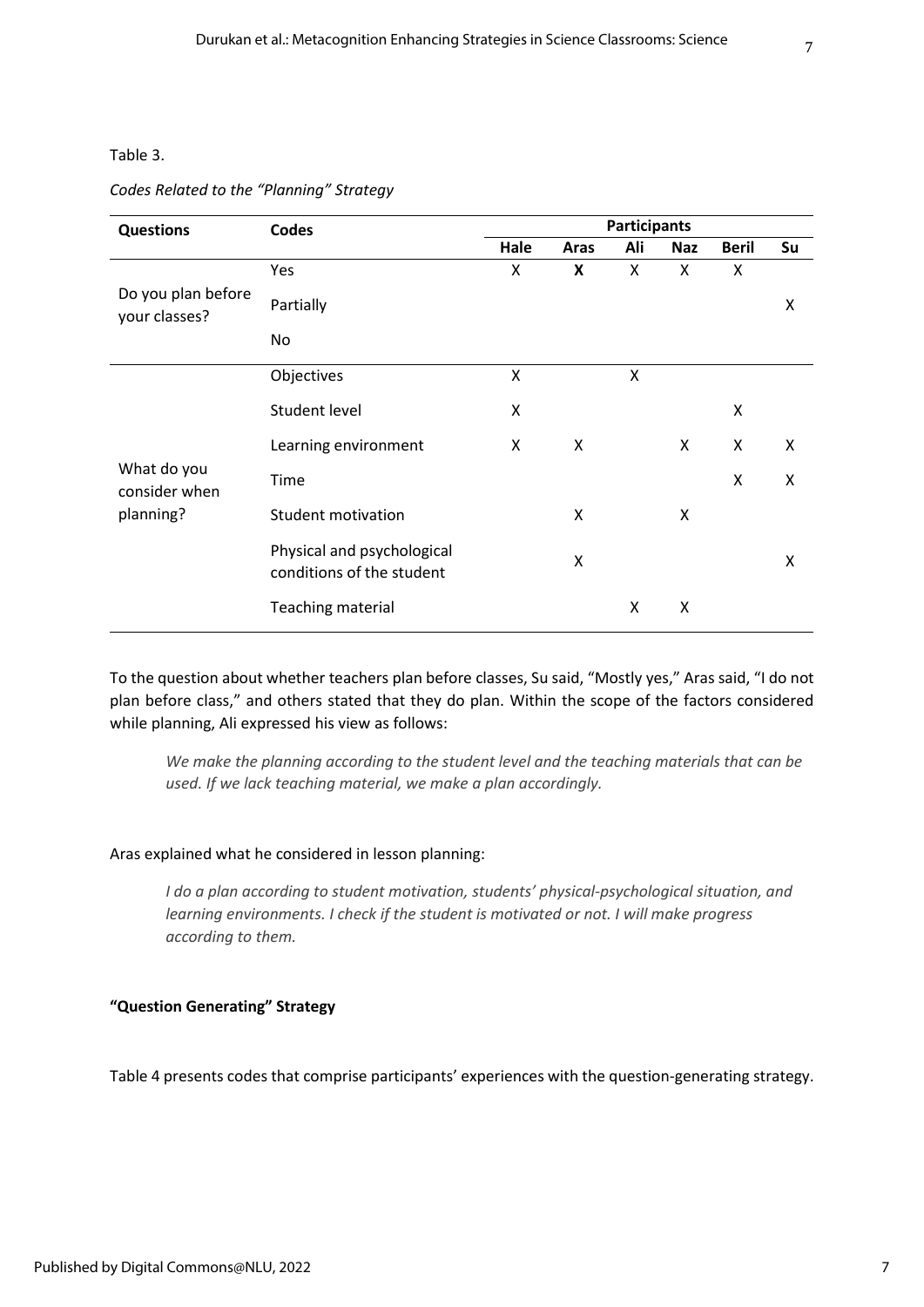Table 4.

#### *Codes Related to the "Generating Questions" Strategy*

| <b>Questions</b>                                                           |           | <b>Codes</b>                               |      |         | <b>Participants</b> |                         |                    |    |
|----------------------------------------------------------------------------|-----------|--------------------------------------------|------|---------|---------------------|-------------------------|--------------------|----|
|                                                                            |           |                                            | Hale | Aras    | Ali                 | <b>Naz</b>              | <b>Beril</b>       | Su |
| Do you want your                                                           |           | A sense of wonder                          | X    |         | X                   | X                       |                    | X  |
| students to question                                                       | Yes       | <b>Better learning</b>                     | X    | X       |                     | X                       |                    |    |
| what you teach? Why?                                                       |           | Doing research                             |      |         |                     |                         |                    | X  |
|                                                                            |           | To lead individuals in                     |      | $\sf X$ |                     |                         |                    |    |
|                                                                            |           | different directions                       |      |         |                     |                         |                    |    |
| Is the originality of the<br>questions asked by the<br>students important? |           | To draw attention                          |      | X       |                     |                         |                    |    |
|                                                                            | Yes       | To reveal creativity                       |      |         |                     |                         |                    | X  |
|                                                                            |           | To direct the course flow                  |      |         |                     |                         |                    | X  |
| Why?                                                                       |           | To orientate to<br>Meaningful learning     |      |         |                     | $\pmb{\mathsf{X}}$<br>X |                    |    |
|                                                                            | <b>No</b> | The important thing is to<br>ask questions | Χ    |         | X                   |                         | X                  |    |
|                                                                            |           | To remind                                  |      |         |                     |                         | $\pmb{\mathsf{X}}$ |    |
|                                                                            |           | To motivate                                |      | X       |                     |                         |                    |    |
|                                                                            |           | For active participation                   |      | X       |                     | X                       |                    |    |
| Would you encourage<br>your students to ask                                | Yes       | To promote                                 | X    |         |                     | X                       |                    |    |
| questions? Why?                                                            |           | To make reinforcement                      |      |         |                     |                         |                    | X  |
|                                                                            |           | To build trust                             |      |         |                     | X                       |                    |    |
|                                                                            |           | It is a step toward<br>learning            |      |         | X                   |                         |                    |    |

All participants stated that they want their students to question what they have learned. For example, Naz stated that students' inquiries create a sense of curiosity and provide better learning, explaining her thoughts as follows:

*The questioning student learns better when they do not understand when they are reading or when they have a question mark in their mind, they are asking with more interest. Why is that so? Tell me why? The questioning student always learns better.* 

As far as the students' need to ask original questions, three participants stated that it is important that the students' questions are original. For example, Aras stated: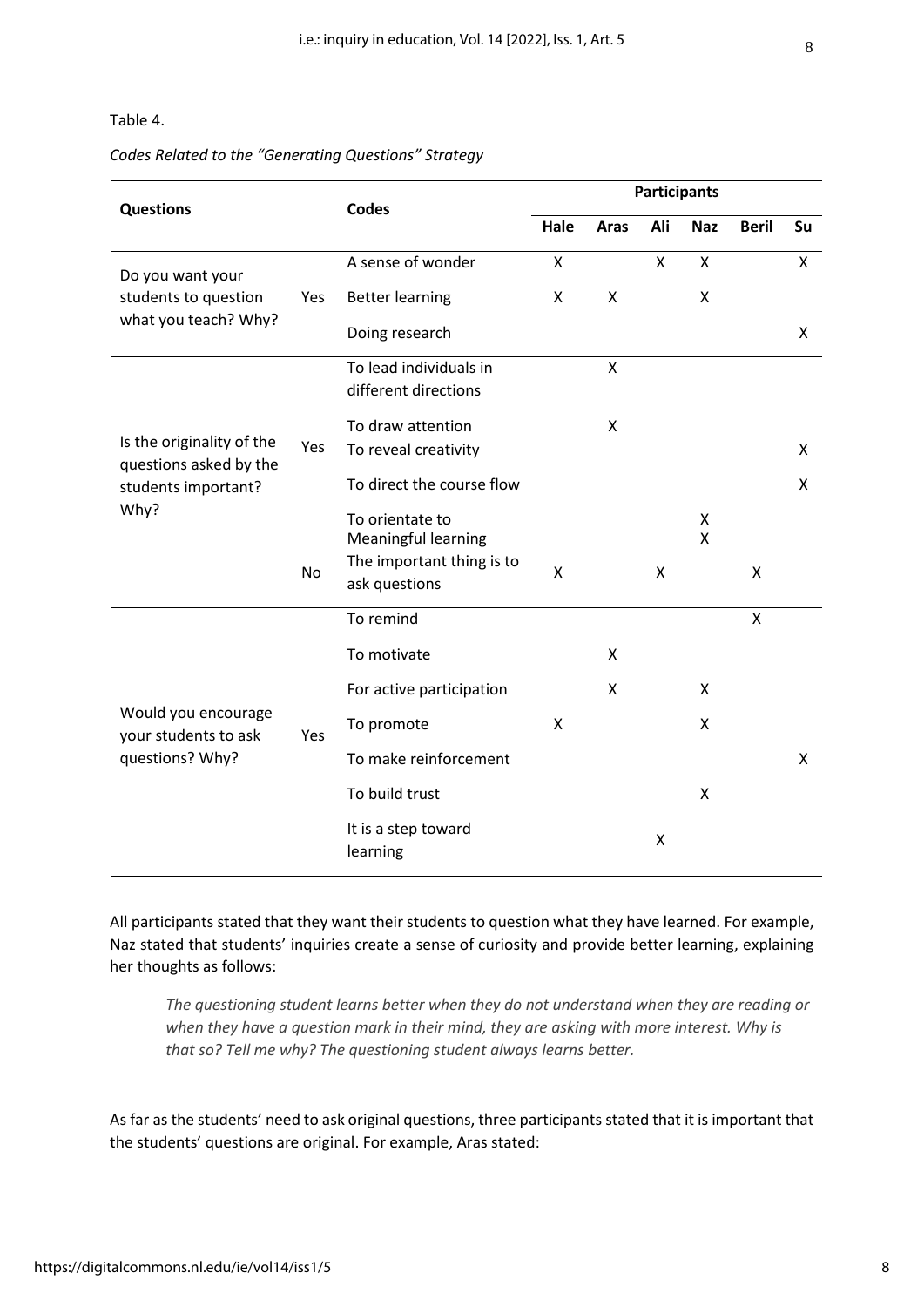*Originality is critical. An original question is also of great interest. I think the more original the question is; the more it will lead other students to think differently.*

#### On the other hand, Beril stated that the originality of the questions is not important:

*It is not important. The important thing is to remove the question marks of the children.*

Additionally, all of the participants stated that they encouraged students to ask questions. For example, Aras stated that he motivated students to ask questions:

*I motivate them. Therefore, I include activities where students can actively participate and play an active role and ask questions.*

#### **"Choosing Consciously" Strategy**

Table 5 displays the codes relevant to the teachers' experiences of choosing a conscious strategy for metacognition.

#### Table 5.

#### *Codes Related to the "Choosing Consciously" Strategy*

|                                                                   | Codes |                                    | <b>Participants</b> |           |     |            |              |              |  |  |
|-------------------------------------------------------------------|-------|------------------------------------|---------------------|-----------|-----|------------|--------------|--------------|--|--|
| <b>Questions</b>                                                  |       |                                    |                     | Hale Aras | Ali | <b>Naz</b> | <b>Beril</b> | Su           |  |  |
|                                                                   |       | To motivate                        |                     |           |     | Χ          | X            |              |  |  |
|                                                                   | Yes   | To understand the subject          |                     |           |     | X          | X            |              |  |  |
| Would you allow<br>students to make<br>their own choices?<br>Why? |       | To do research                     |                     |           |     |            | X            |              |  |  |
|                                                                   |       | To make progress                   |                     | X         |     |            |              |              |  |  |
|                                                                   |       | To plan themselves                 |                     | X         |     |            |              |              |  |  |
|                                                                   |       | To lead to interests and<br>wishes | X                   |           |     |            |              | X            |  |  |
|                                                                   |       | To select freely                   |                     |           | X   |            |              |              |  |  |
| Do you make                                                       |       | To justify their preferences       |                     | X         |     | X          |              | $\mathsf{x}$ |  |  |
| students aware of                                                 |       | To improve justification skills    | X                   |           |     |            |              |              |  |  |
| the reasons for<br>their preferences?                             | Yes   | To draw attention                  |                     |           |     |            |              | X            |  |  |
| Why?                                                              |       | To increase awareness              |                     |           |     | X          | X            | X            |  |  |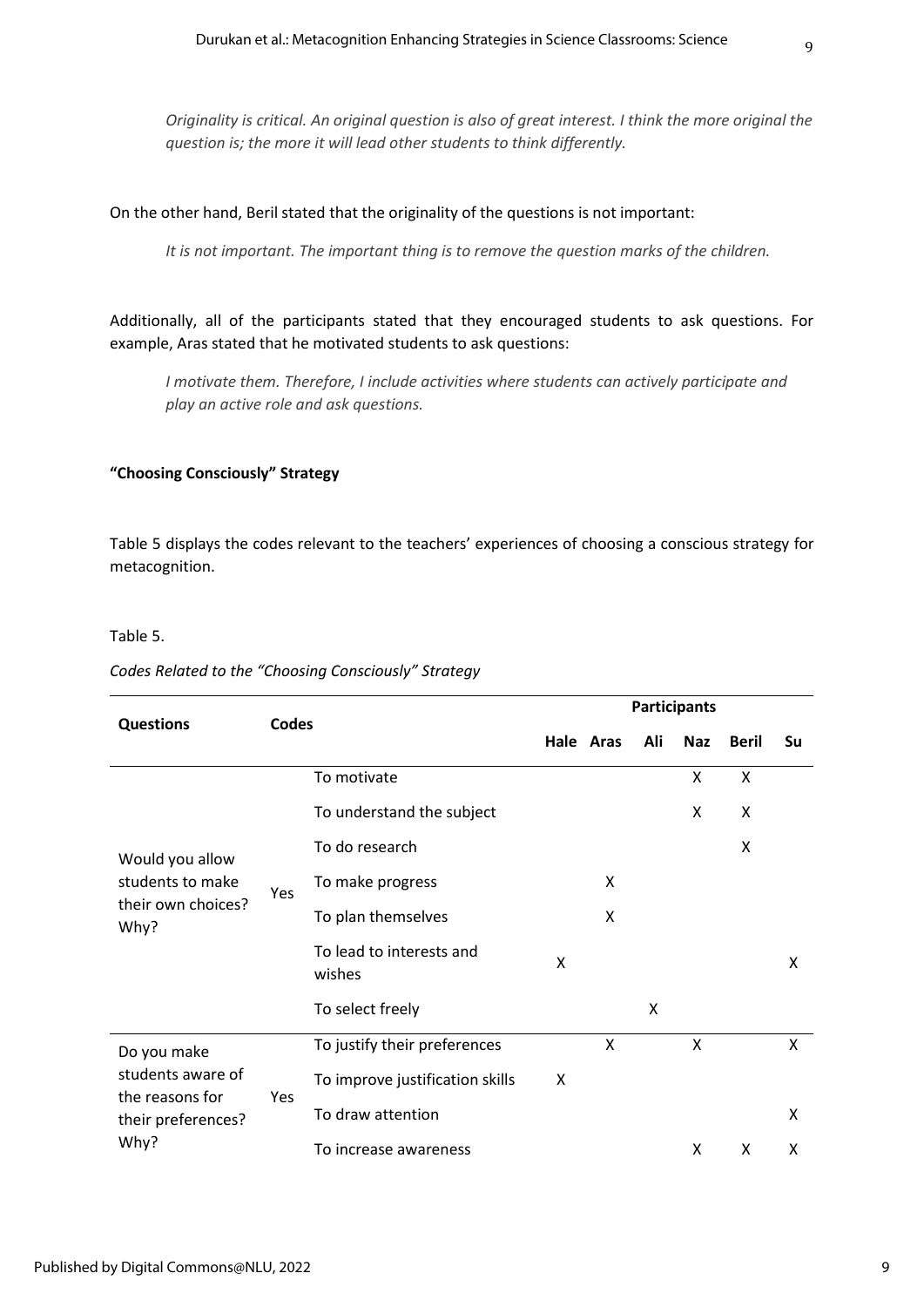|                                       |     | To realize learning            |   | X |   |   |   |   |
|---------------------------------------|-----|--------------------------------|---|---|---|---|---|---|
|                                       |     | To improve explanation ability |   |   |   | X |   |   |
|                                       |     | To make the talents stand out  | x |   |   |   |   |   |
| Do you want your<br>students to think |     | To redirect                    | x |   |   | х |   |   |
| about the results                     | Yes | To encourage                   | x |   |   |   |   |   |
| when choosing?<br>Why?                |     | To enable them to evaluate     |   |   | x |   | x | х |
|                                       |     | To notice the results          |   | x |   |   |   |   |

All participants stated that they allowed the students to make their own choices. In this context, Hale explained that she allows students to choose according to their interests and wishes:

*I designate projects. We sort them into items. They select certain projects among them based on their interest. I also confirm if the project is suitable. But their choices are more important.* 

All the participants stated that they enabled their students to become aware of the reasons for their choices. For example, Su stated that students' thinking about the reasons for their preferences is beneficial in terms of justifying their preferences, attracting attention, and increasing their awareness. She said:

*If they are working on a subject, they need to question why they are doing it and why they are working on it. Otherwise, they do not want to search for something they are not aware of. In other words, the subject does not draw students' interest. For this reason, an efficient product does not emerge as a result.*

Additionally, all the teachers stated that they made their students aware of the results of their choices. For example, Aras stated:

*Students need to be aware of how their choices will result in. I think this is important in determining the steps they take in line with their choices.*

#### **"Evaluating with Multiple Criteria" Strategy**

Table 6 shows the codes related to the teachers' strategies to allow their students to evaluate the activities performed in the class according to certain criteria.

Table 6.

*Codes Related to the "Evaluating with Multiple Criteria" Strategy*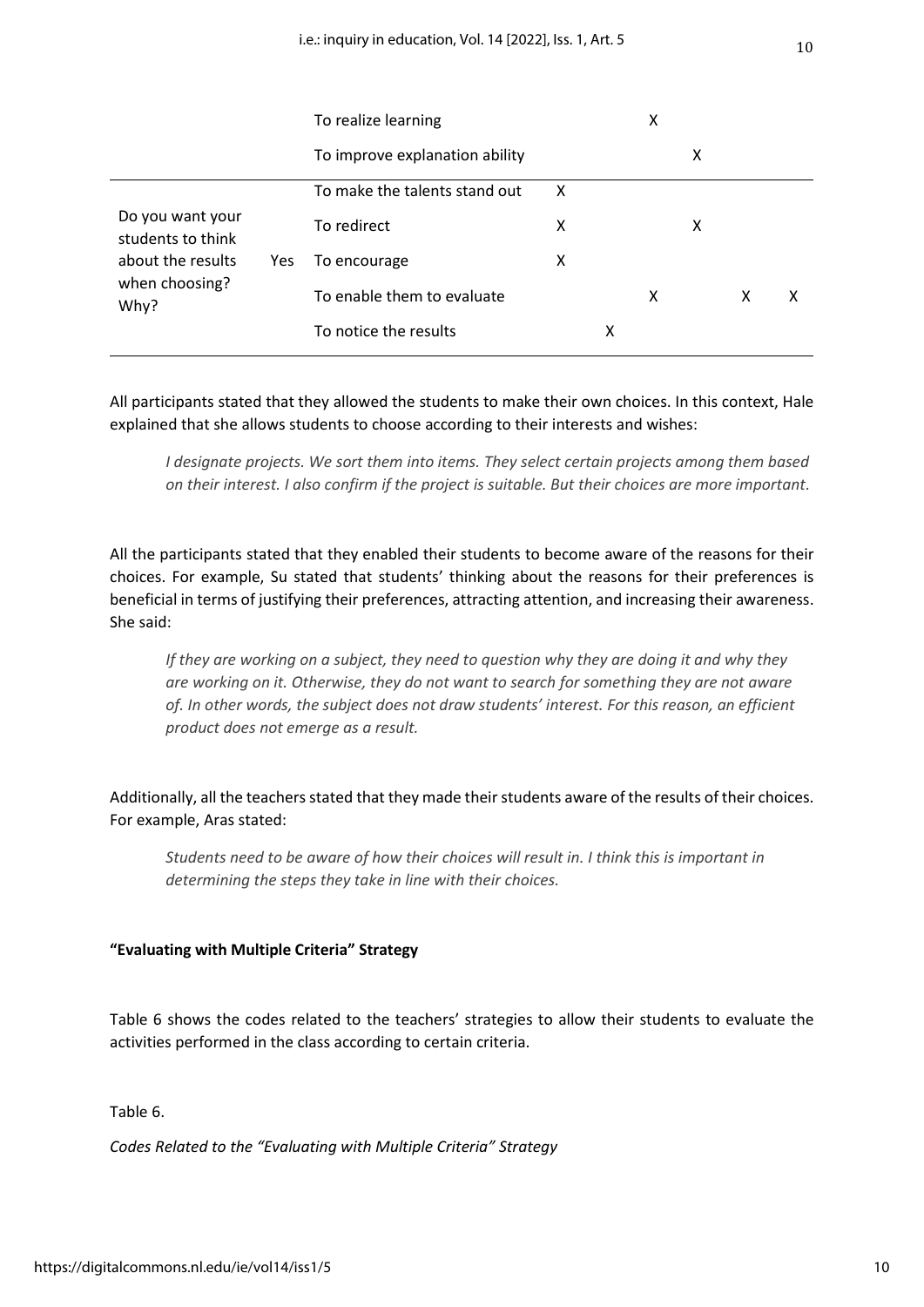| <b>Codes</b><br><b>Questions</b><br>Hale Aras<br>X<br>To motivate<br>To increase participation<br>X<br>Can you include<br>activities that will<br>To make them think<br>Yes<br>make students<br>think? Why?<br>To discuss<br>To adapt to daily life<br>To provide critical thinking<br>skills<br>To reveal different ideas<br>Would you like<br>students to<br>To foster creativity<br>Yes<br>evaluate your<br>To increase entrepreneurship<br>activities? Why?<br>For peer review<br>To get feedback<br>$\mathsf{x}$<br>X<br>To make it understood<br>X<br>To increase achievement<br>X<br>Would you like<br>To increase awareness<br>X<br>students to<br>evaluate<br>To improve self-confidence<br>X<br>Yes<br>themselves at the<br>activities? Why? | Ali                        | <b>Naz</b> | <b>Beril</b> | Su           |                     |   |
|--------------------------------------------------------------------------------------------------------------------------------------------------------------------------------------------------------------------------------------------------------------------------------------------------------------------------------------------------------------------------------------------------------------------------------------------------------------------------------------------------------------------------------------------------------------------------------------------------------------------------------------------------------------------------------------------------------------------------------------------------------|----------------------------|------------|--------------|--------------|---------------------|---|
|                                                                                                                                                                                                                                                                                                                                                                                                                                                                                                                                                                                                                                                                                                                                                        |                            |            |              |              |                     |   |
|                                                                                                                                                                                                                                                                                                                                                                                                                                                                                                                                                                                                                                                                                                                                                        |                            |            |              |              |                     |   |
|                                                                                                                                                                                                                                                                                                                                                                                                                                                                                                                                                                                                                                                                                                                                                        |                            |            |              | $\mathsf{X}$ |                     |   |
|                                                                                                                                                                                                                                                                                                                                                                                                                                                                                                                                                                                                                                                                                                                                                        |                            |            | X            |              |                     |   |
|                                                                                                                                                                                                                                                                                                                                                                                                                                                                                                                                                                                                                                                                                                                                                        |                            |            |              | Χ            |                     |   |
|                                                                                                                                                                                                                                                                                                                                                                                                                                                                                                                                                                                                                                                                                                                                                        |                            |            |              |              |                     | X |
|                                                                                                                                                                                                                                                                                                                                                                                                                                                                                                                                                                                                                                                                                                                                                        |                            |            |              |              |                     | X |
|                                                                                                                                                                                                                                                                                                                                                                                                                                                                                                                                                                                                                                                                                                                                                        |                            |            |              |              |                     | X |
|                                                                                                                                                                                                                                                                                                                                                                                                                                                                                                                                                                                                                                                                                                                                                        |                            |            |              |              |                     | X |
|                                                                                                                                                                                                                                                                                                                                                                                                                                                                                                                                                                                                                                                                                                                                                        |                            |            | X            |              |                     |   |
|                                                                                                                                                                                                                                                                                                                                                                                                                                                                                                                                                                                                                                                                                                                                                        |                            |            |              | X            | $\mathsf{x}$        |   |
|                                                                                                                                                                                                                                                                                                                                                                                                                                                                                                                                                                                                                                                                                                                                                        |                            |            |              |              |                     |   |
|                                                                                                                                                                                                                                                                                                                                                                                                                                                                                                                                                                                                                                                                                                                                                        |                            |            |              |              |                     |   |
|                                                                                                                                                                                                                                                                                                                                                                                                                                                                                                                                                                                                                                                                                                                                                        |                            |            |              |              |                     |   |
|                                                                                                                                                                                                                                                                                                                                                                                                                                                                                                                                                                                                                                                                                                                                                        |                            |            |              |              |                     |   |
|                                                                                                                                                                                                                                                                                                                                                                                                                                                                                                                                                                                                                                                                                                                                                        | For self-criticism         |            |              | Χ            |                     | X |
|                                                                                                                                                                                                                                                                                                                                                                                                                                                                                                                                                                                                                                                                                                                                                        | To notice the shortcomings |            |              |              |                     | X |
|                                                                                                                                                                                                                                                                                                                                                                                                                                                                                                                                                                                                                                                                                                                                                        | To prevent misconceptions  |            |              | X            |                     |   |
|                                                                                                                                                                                                                                                                                                                                                                                                                                                                                                                                                                                                                                                                                                                                                        |                            |            |              |              | <b>Participants</b> |   |

Participants testified that they included activities in their lessons that allowed students to think. For example, Naz included these activities to make them think with questions and adapt their learning to their daily life:

*We start with the first thought-provoking questions at the beginning of the course. For example, did you realize this in your daily life? We both connect with everyday life and reveal what they know by asking them questions before teaching.*

Participants also stated that they wanted their students to evaluate the activities they did in the lessons. For example, Aras said:

*I would like to get the opinions of the students to develop or not to implement an activity that does not motivate and produce a positive result.*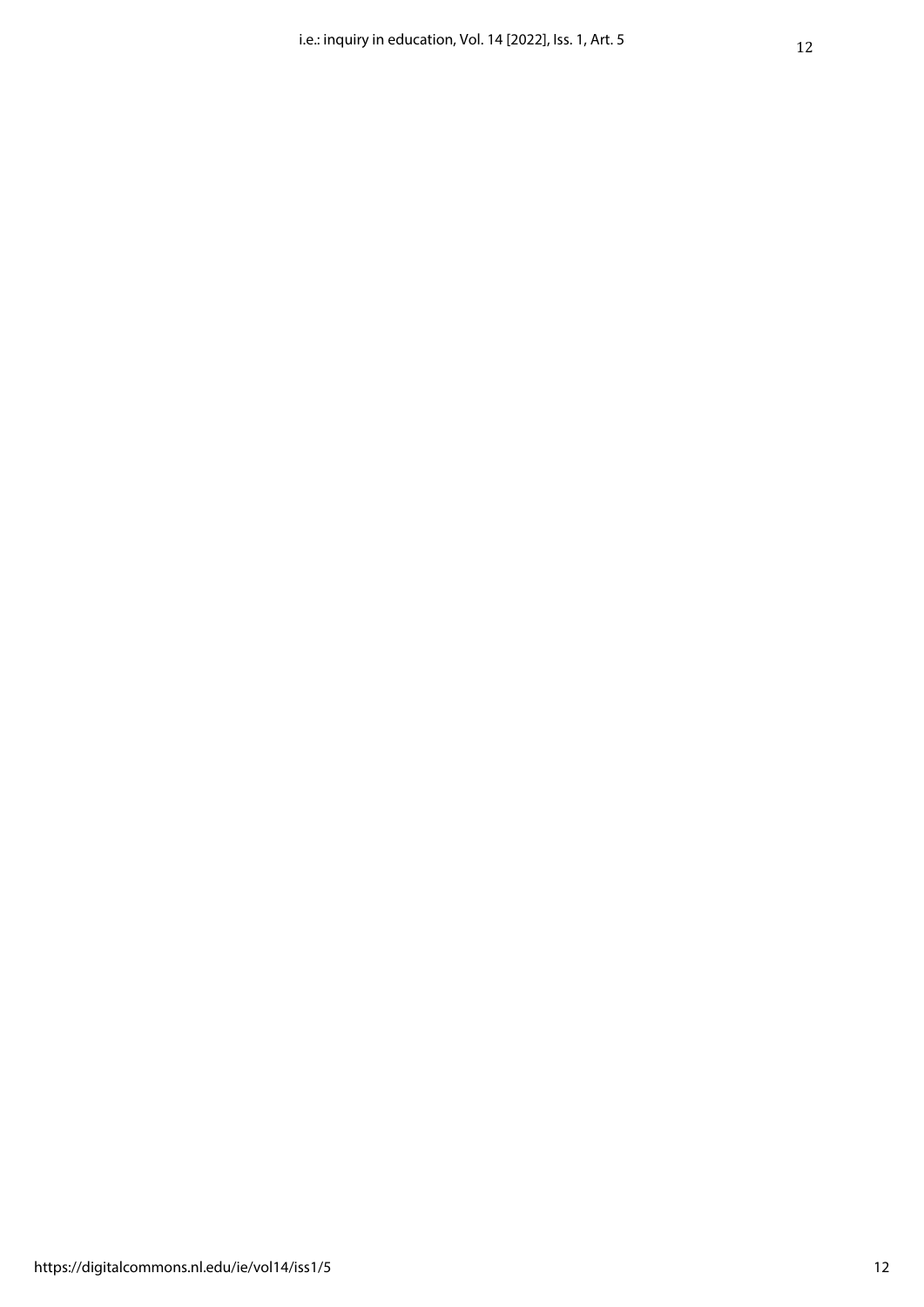Additionally, participants stated that they enabled the students to evaluate themselves. For example, Su said:

*Students express it if they have shortcomings. In the process, children can criticize themselves honestly, saying that if I did this, it would be better. Or if they think they have learned, they express it.*

#### **"Taking Credit" Strategy**

We analyzed how teachers used the taking credit strategy. Table 7 indicates the codes reached as a result of the analysis.

#### Table 7.

*Codes Related to the "Taking Credit" Strategy*

| <b>Questions</b>                                                     | <b>Codes</b> |                                             |   |                    |   | <b>Participants</b>       |              |    |
|----------------------------------------------------------------------|--------------|---------------------------------------------|---|--------------------|---|---------------------------|--------------|----|
|                                                                      |              |                                             |   | Hale               |   | Aras Ali Naz              | <b>Beril</b> | Su |
|                                                                      |              | To create a collaborative<br>environment    |   | X                  |   |                           |              |    |
| Would you let your                                                   |              | To exchange ideas                           |   | $\pmb{\mathsf{X}}$ |   |                           |              |    |
| students give<br>feedback to each<br>other? Why?                     | Yes          | For peer instruction                        |   | X                  | X |                           |              | X  |
|                                                                      |              | To listen to each other                     | X |                    |   |                           |              |    |
|                                                                      |              | To question                                 |   |                    |   |                           | Χ            |    |
|                                                                      |              | To develop different ideas                  | X |                    |   | X                         |              |    |
|                                                                      |              | By using reinforcements                     | X |                    |   | X                         | X            |    |
|                                                                      |              | By motivating                               |   |                    |   |                           | Χ            |    |
| Would you make<br>students aware of                                  | Yes          | By forming a portfolio                      |   | X                  |   |                           |              |    |
| their achievements?<br>How?                                          |              | By self-evaluation                          |   | X                  |   |                           |              |    |
|                                                                      |              | By exhibiting works                         |   |                    |   |                           | X            | X  |
|                                                                      |              | By reminding their achievement              |   |                    | X |                           |              |    |
|                                                                      |              | By empathy                                  | X |                    | X | $\boldsymbol{\mathsf{X}}$ |              |    |
| Would you ensure                                                     |              | By making speeches                          |   | $\pmb{\mathsf{X}}$ |   |                           | Χ            |    |
| that students respect<br>different thoughts and<br>be tolerant? How? | Yes          | In cooperation with the guidance<br>service |   | X                  |   |                           |              |    |
|                                                                      |              | By controlling the process                  |   |                    |   |                           |              | Χ  |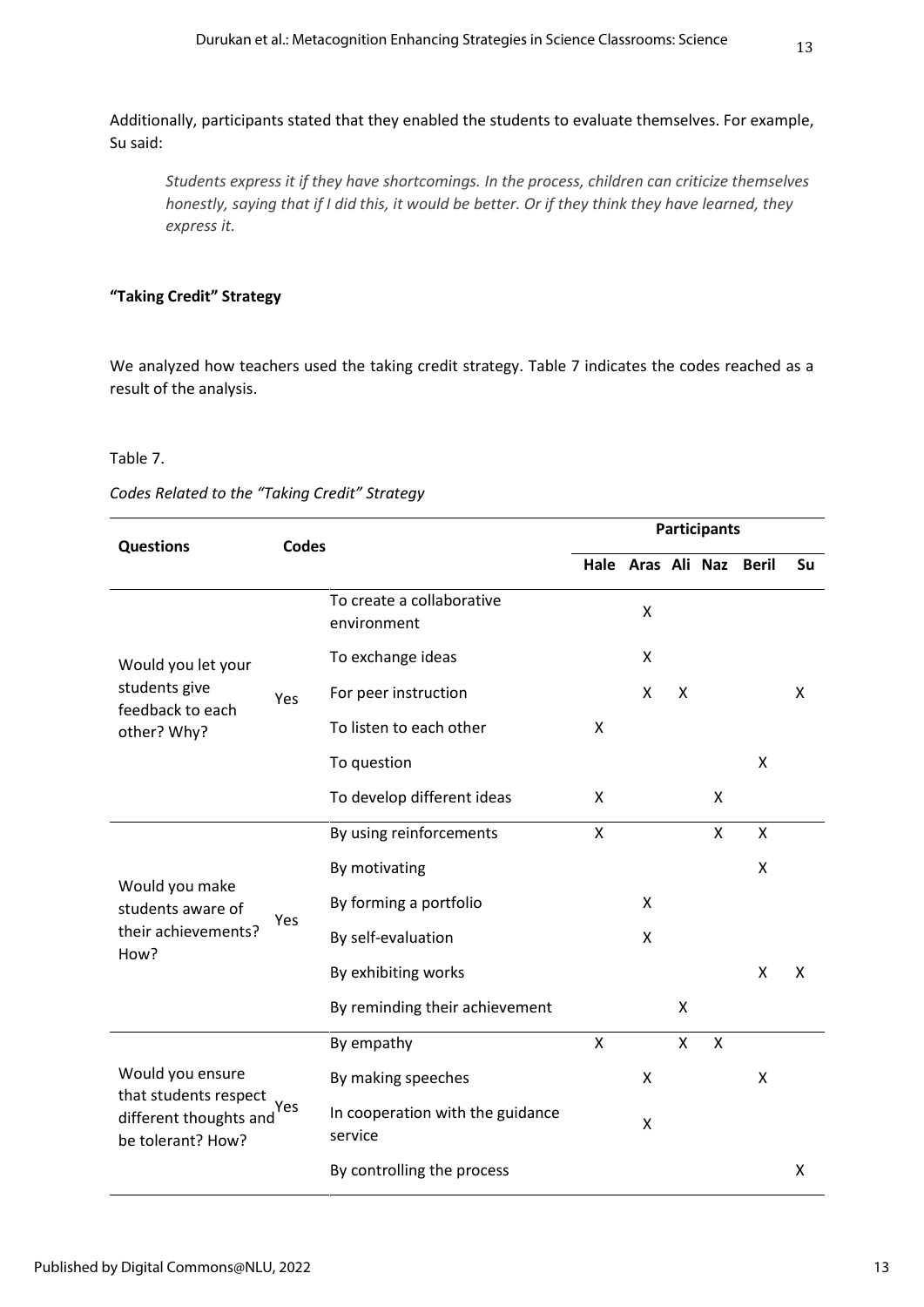As Table 7 shows, the participants stated that they enable students to give feedback to each other. For example, Aras expressed his views as follows:

*I let them communicate with their friends. This improves collaborative learning. They exchange ideas with other friends.*

Regarding the second question, Beril said that she gave reinforcement to her students, motivated them, and allowed them to exhibit their works:

*I exhibit their successful projects at the teacher's desk so that all students can see them. This motivates them. Or sometimes I make them applause.*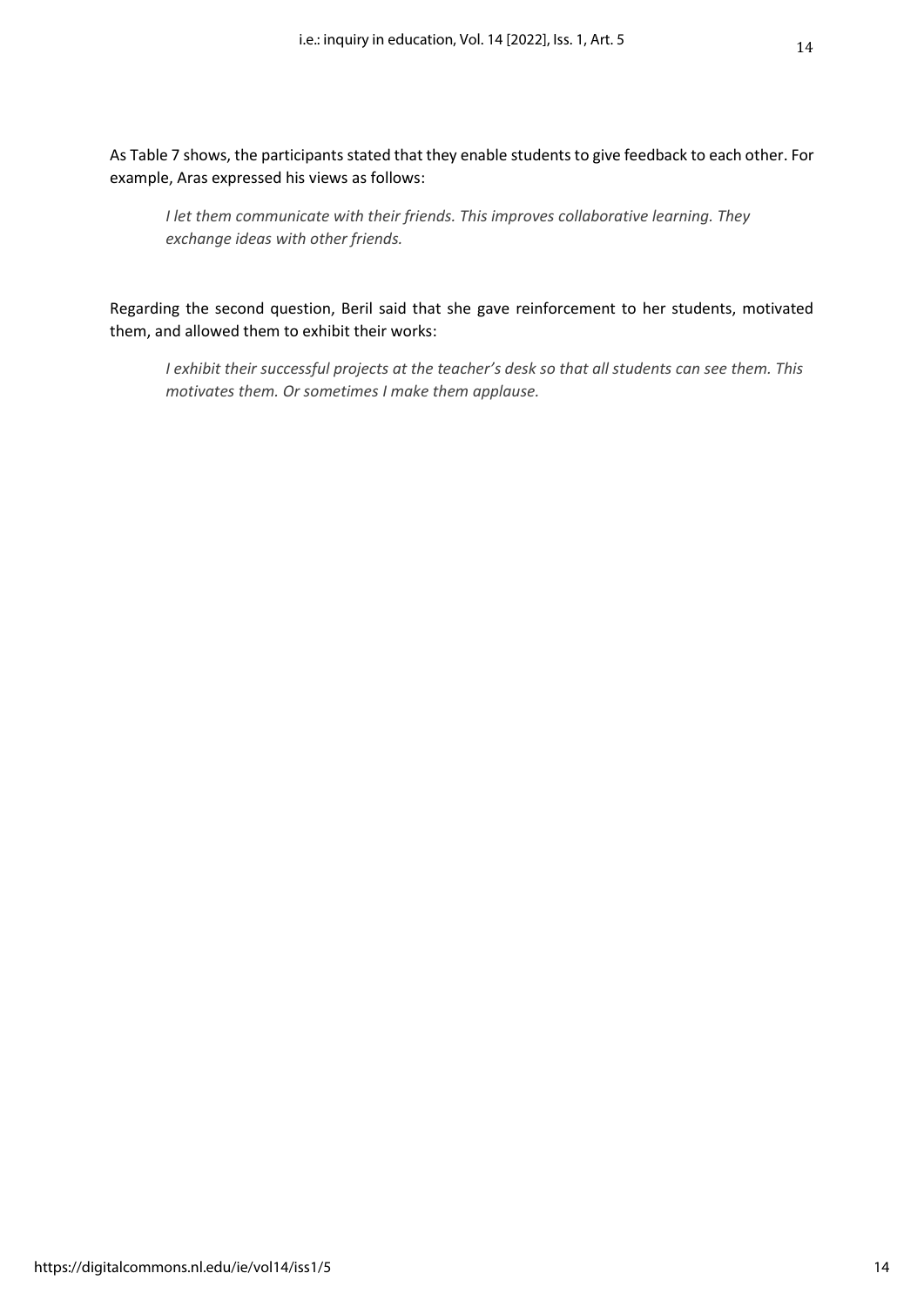In the third question, the participants stated that they behave in a way that would create a trusting environment in the classroom. For example, Naz explained she had conversations with the students to develop respect and tolerance:

*For example, when a student answers a question, another student may think that the answer is wrong. The answering student can defend his/her view against others. We teach students that not everyone can agree, there may be different opinions, and they must respect each other.*

#### **"Outlawing I Can't" Strategy**

We analyzed the responses of science teachers to determine their views on the strategy of outlawing "I can't," and we present the codes in Table 8.

#### Table 8.

| Codes Related to the "Outlawing "I Can't" Strategy |  |  |
|----------------------------------------------------|--|--|
|----------------------------------------------------|--|--|

| Question                                  | Codes                               | <b>Participants</b> |      |     |            |              |    |  |  |  |
|-------------------------------------------|-------------------------------------|---------------------|------|-----|------------|--------------|----|--|--|--|
|                                           |                                     | Hale                | Aras | Ali | <b>Naz</b> | <b>Beril</b> | Su |  |  |  |
|                                           | Encouragement                       | X                   | X    |     |            | x            |    |  |  |  |
| What do you do for<br>your students'      | Empathy                             |                     |      | x   |            |              |    |  |  |  |
| expressions such as<br>"I don't know what | Applying to the guidance<br>service |                     |      | X   |            |              |    |  |  |  |
| to do" or "it is very<br>difficult"?      | Orientation                         |                     | X    |     | x          |              |    |  |  |  |
|                                           | Developing self-confidence          |                     |      |     | x          |              |    |  |  |  |

Table 8 indicates that the participants exhibit many behaviors when their students struggle with difficulties. For example, when students do not know what to do about a problem, Ali tries to develop confidence and direct their students:

*Foremost, I get involved from the outside, I think as a student, and by empathy, I think about what the student should do. If I cannot solve the problem on my own, I will contact the guidance service and look for solutions in cooperation in this direction.*

#### **"Reflecting Students' Ideas" Strategy**

One of the findings of this study is the integration of the strategy of "reflecting students' ideas" into the participants' instructional practices. We present the codes reached within this scope in Table 9.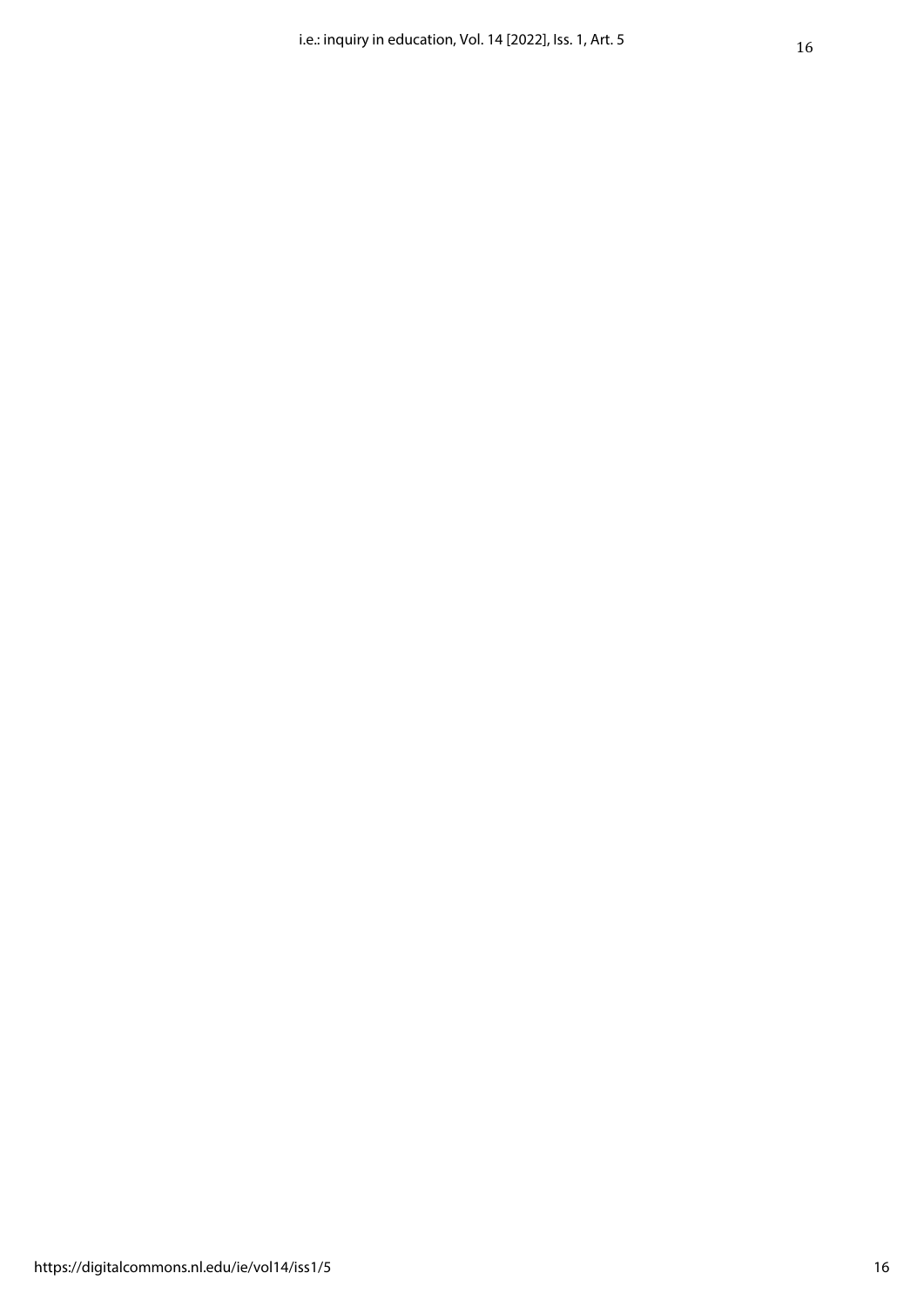#### Table 9.

#### *Codes Related to the "Reflecting Students' Ideas" Strategy*

| Question                                                                                                       |     | <b>Codes</b>                         |      | <b>Participants</b> |     |            |              |    |  |  |
|----------------------------------------------------------------------------------------------------------------|-----|--------------------------------------|------|---------------------|-----|------------|--------------|----|--|--|
|                                                                                                                |     |                                      | Hale | Aras                | Ali | <b>Naz</b> | <b>Beril</b> | Su |  |  |
| Would you make your<br>students reflect their<br>ideas in the classroom?<br>What do you do in this<br>context? |     | Creating a discussion<br>environment | Χ    |                     |     |            |              | x  |  |  |
|                                                                                                                |     | Encouragement                        |      |                     |     |            | X            |    |  |  |
|                                                                                                                | Yes | Letting students speak               |      |                     |     | X          | X            |    |  |  |
|                                                                                                                |     | Doing interesting<br>activities      |      | x                   |     |            |              |    |  |  |
|                                                                                                                |     | Designing projects                   |      |                     | x   |            |              |    |  |  |
|                                                                                                                |     | Doing group activities               |      |                     |     |            |              | X  |  |  |

Table 9 shows that the participants have different ideas in terms of encouraging students to reflect on their ideas in the classroom. For example, Su stated that she creates a discussion environment and does group activities. She explained:

*I usually create discussion environments. For example, I get the opinions of students about environmental problems, I get group work done and I want them to present the results of their group work. I think there are many ways children can express their thoughts.*

#### **"Labeling Student Behaviors" Strategy**

We examined teachers' thoughts on their use of the "labeling student behaviors" strategy in their lessons and present the codes obtained from teachers' explanations in Table 10.

#### Table 10.

| Question                           | Codes               | <b>Participants</b> |      |     |            |       |    |  |  |  |
|------------------------------------|---------------------|---------------------|------|-----|------------|-------|----|--|--|--|
|                                    |                     | Hale                | Aras | Ali | <b>Naz</b> | Beril | Su |  |  |  |
| What do you do to                  | Realize the results |                     |      |     | χ          |       |    |  |  |  |
| make students<br>aware of their    | Making suggestions  | x                   |      |     |            |       |    |  |  |  |
| activities and                     | Reinforcing         | X                   |      |     | χ          |       | χ  |  |  |  |
| behaviors?<br>Peer evaluation<br>χ |                     |                     |      |     |            |       |    |  |  |  |

*Codes Related to the "Labeling Student Behaviors" Strategy*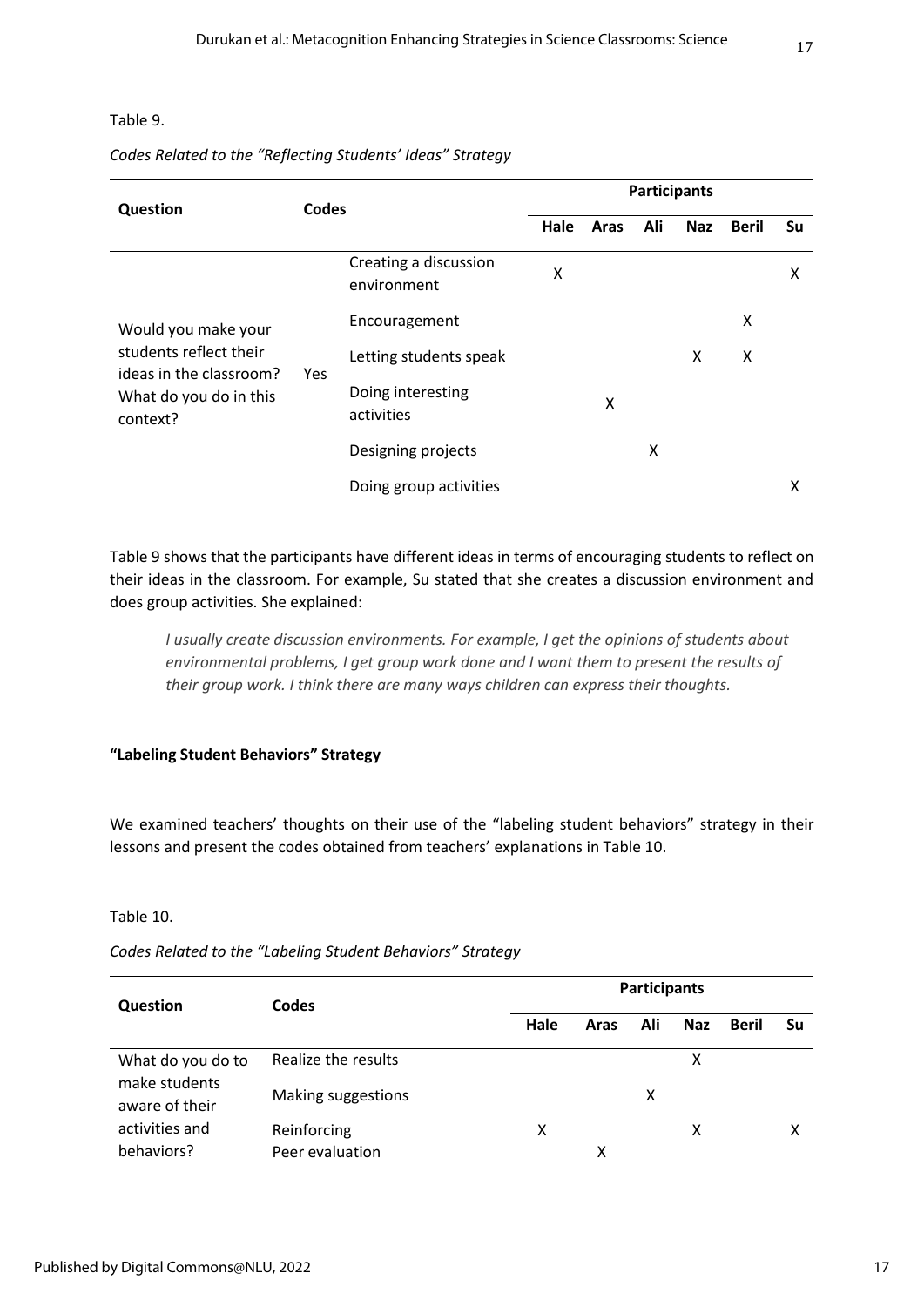| Completing the missing parts |   | X |  |
|------------------------------|---|---|--|
| Motivate                     |   | X |  |
| Emphasizing                  | X |   |  |
| Raising awareness            |   |   |  |

As seen in Table 10, all participants stated that they used the labeling student behaviors strategy in different ways. For example, Naz makes use of this strategy by making students notice the results of their behaviors. Her thought on using this strategy is as follows:

*Let's say we had an activity, a student said something different. I try to mention what he did. And I make him think about it because some students behave in a way that comes to their minds without thinking. But when he learns the consequences of his behavior, he can react differently.* 

#### **"Clarifying Students' Terminology" Strategy**

We examined teachers' views on the use of the "clarifying students' terminology" strategy in the interviews. Table 11 indicates the codes determined in this context.

#### Table 11.

#### *Codes Related to "Clarifying Students' Terminology" Strategy*

|                                                                                                | Codes                                        | <b>Participants</b> |      |     |           |    |  |  |  |
|------------------------------------------------------------------------------------------------|----------------------------------------------|---------------------|------|-----|-----------|----|--|--|--|
| <b>Question</b>                                                                                |                                              | Hale                | Aras | Ali | Naz 3eril | Su |  |  |  |
|                                                                                                | Asking for an explanation                    | x                   | X    | X   | x         | x  |  |  |  |
| What do you do<br>when students use<br>incomprehensible<br>words to express<br>their thoughts? | Defining the wrong expression                |                     |      |     | X         |    |  |  |  |
|                                                                                                | Asking another student for an<br>explanation | X                   |      |     |           |    |  |  |  |
|                                                                                                | Completing the missing parts                 |                     | X    | X   |           | x  |  |  |  |
|                                                                                                | Asking to rethink                            |                     | х    |     |           |    |  |  |  |

Almost all participants stated that they would ask for an explanation for what was not understood in using the clarifying students' terminology strategy. For instance, Aras said:

*I* ask them to explain when they use words that are not understood. This is one of the most *common problems. Because students are using their local accent. Even in the local accent, I want them to explain.*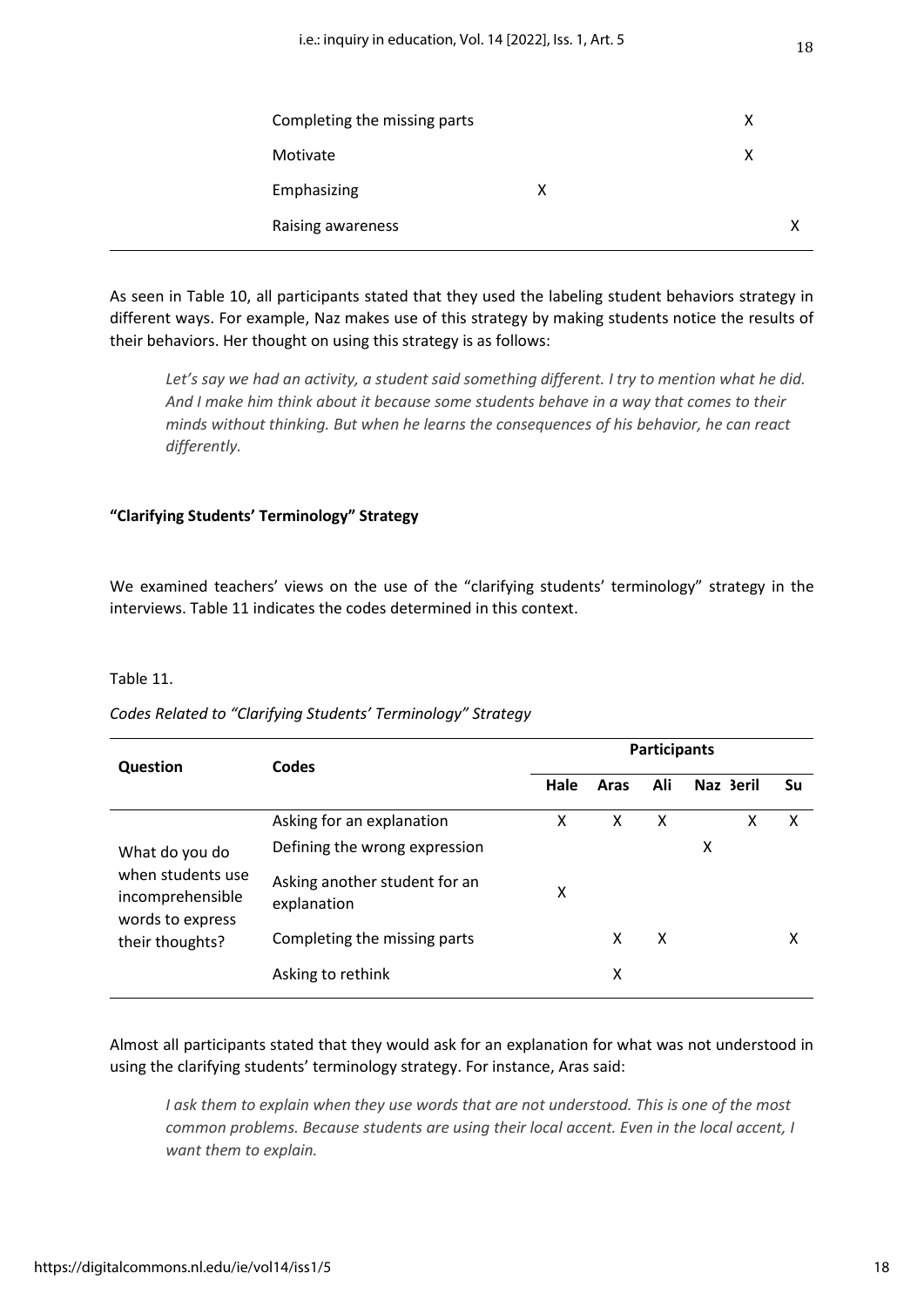#### **"Role-Playing" Strategy**

We examined teachers' experiences of using role-playing strategies to improve students' metacognition and present the codes for these practices in Table 12.

#### Table 12.

#### *Codes Related to the "Role Playing" Strategy*

| <b>Question</b>                                         |     | Codes                            |      |      | <b>Participants</b> |            |              |    |
|---------------------------------------------------------|-----|----------------------------------|------|------|---------------------|------------|--------------|----|
|                                                         |     |                                  | Hale | Aras | Ali                 | <b>Naz</b> | <b>Beril</b> | Su |
| Do you think the use of                                 |     | Feeling free                     |      |      | X                   |            | Χ            |    |
| role-playing techniques in                              |     | Self-recognition                 |      | X    |                     |            |              |    |
| science classes is effective<br>in increasing students' | Yes | Accepting differences            |      | x    |                     |            |              |    |
| metacognition? Why?                                     |     | Gaining different<br>perspective |      |      | х                   |            | x            |    |

As Table 12 shows, participants stated that role-playing is effective in improving students' metacognition. For example, Beril explained her view as follows:

*Students can be a bit brutal when criticizing each other or commenting on someone else. Things change a little more when I want them to put themselves in someone else's shoes. For example, while watching a video, students can criticize the person in the video. However, when you ask your students to think that they may be in the situation of the person in the video, they change their thoughts.*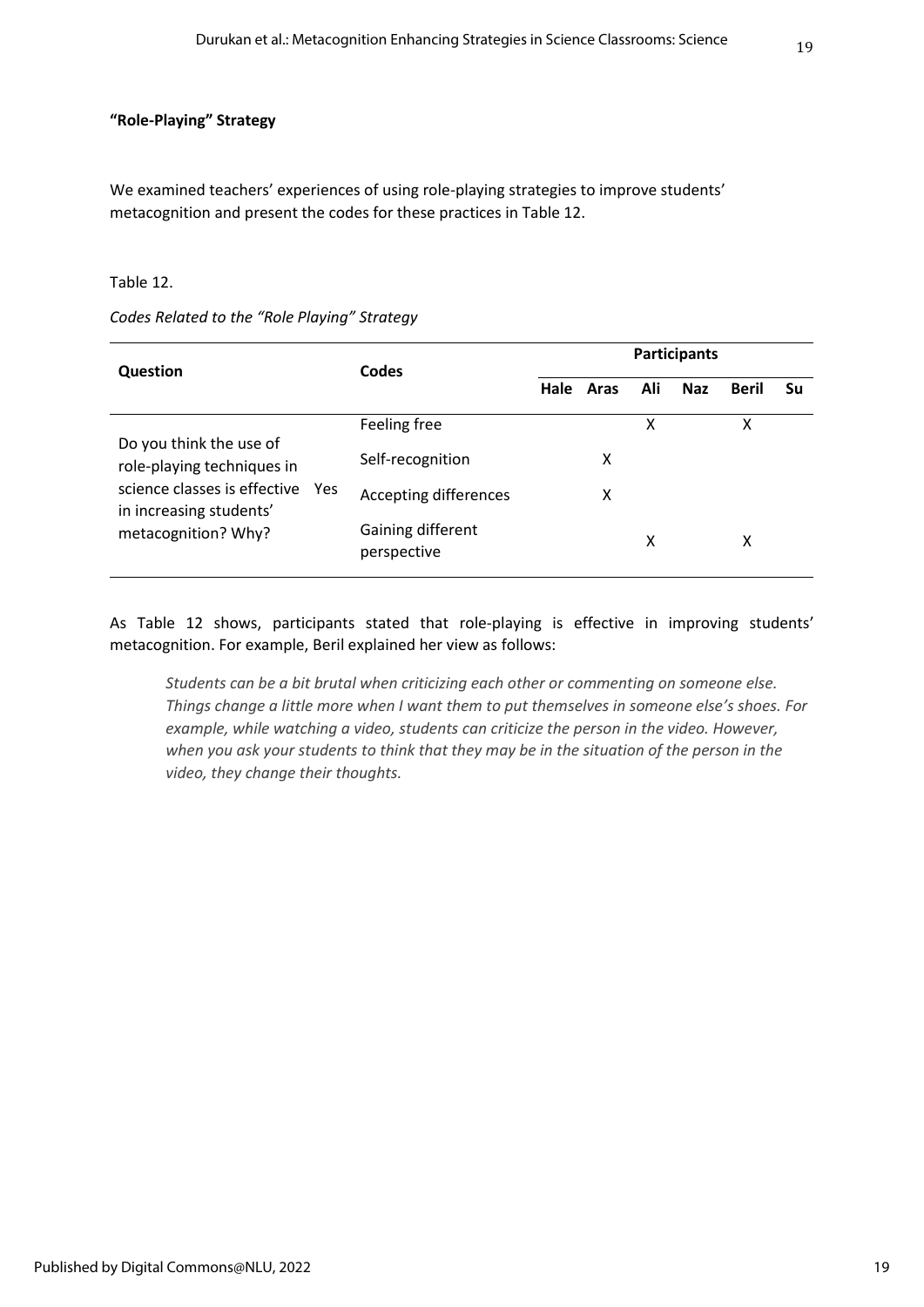#### **"Journal Keeping" Strategy**

We analyzed teachers' opinions on the use of the "journal keeping strategy" to increase metacognition. Table 13 indicates the codes obtained in this context.

#### Table 13.

| Question                                                                           | Codes |                                              | <b>Participants</b> |               |                           |            |              |    |  |  |
|------------------------------------------------------------------------------------|-------|----------------------------------------------|---------------------|---------------|---------------------------|------------|--------------|----|--|--|
|                                                                                    |       |                                              |                     | Hale Aras Ali |                           | <b>Naz</b> | <b>Beril</b> | Su |  |  |
|                                                                                    |       | Useful                                       |                     |               |                           |            | Χ            |    |  |  |
| Do you ask your<br>students to keep a<br>journal about<br>science lessons?<br>Why? | Yes   | Increases awareness                          |                     |               |                           |            | X            |    |  |  |
|                                                                                    |       | Ensures listening to the lesson<br>carefully |                     |               |                           |            | X            |    |  |  |
|                                                                                    |       | Preferring oral evaluation                   | X                   | X             | $\boldsymbol{\mathsf{X}}$ |            |              |    |  |  |
|                                                                                    | No.   | Intensive curriculum                         |                     |               |                           | X          |              |    |  |  |
|                                                                                    |       | Not useful                                   |                     |               |                           |            |              | X  |  |  |
|                                                                                    |       | Time is limited                              |                     |               |                           | X          |              |    |  |  |
|                                                                                    |       |                                              |                     |               |                           |            |              |    |  |  |

*Codes Related to the "Journal Keeping" Strategy*

Among the participants, only Beril stated that she had her students keep a journal related to science lessons. Other participants do not ask their students to keep journals. Beril stated that she had her students keep journals since it is useful; science journals increase students' awareness and ensure active listening in the lessons. She explained:

*Students keep a journal about what they learn from science lessons. They write what they have left in mind. When everyone writes something, they complete each other's mistakes. I found it very useful. They see what they are missing. They listen to the lesson more carefully because they know that they will write a journal in the next lesson.*

On the other hand, Naz explained she does not ask to keep journals due to the intense curriculum and limited time:

*Our previous curriculum was very intense and we had limited time. But we are a little more flexible in the updated curriculum. Maybe I can use this method (keeping journals) in the future.*

#### **"Modeling" Strategy**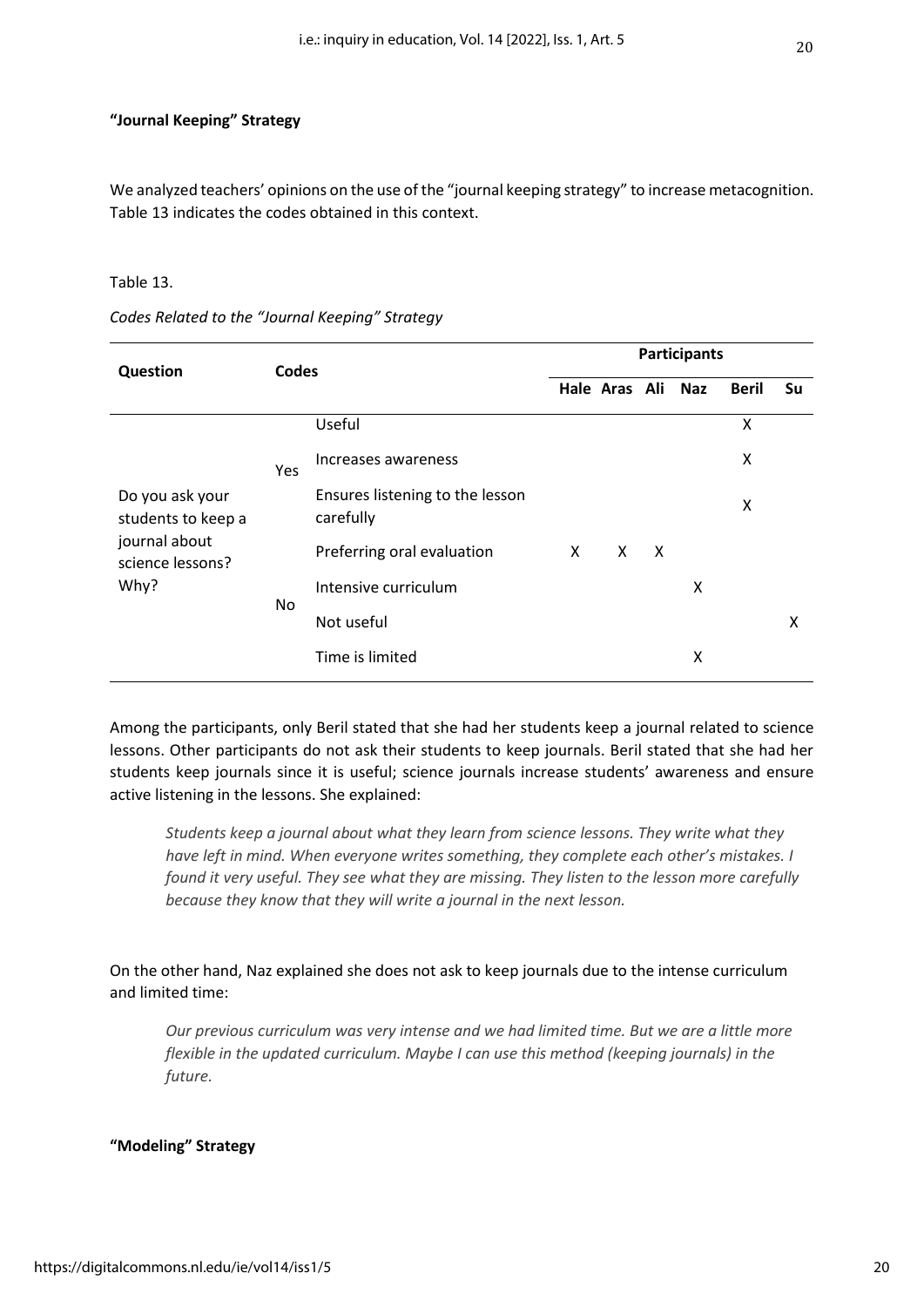As the last strategy, we examined teachers' experiences of using the "modeling" strategy to increase students' metacognition. Table 14 shows the codes for these practices.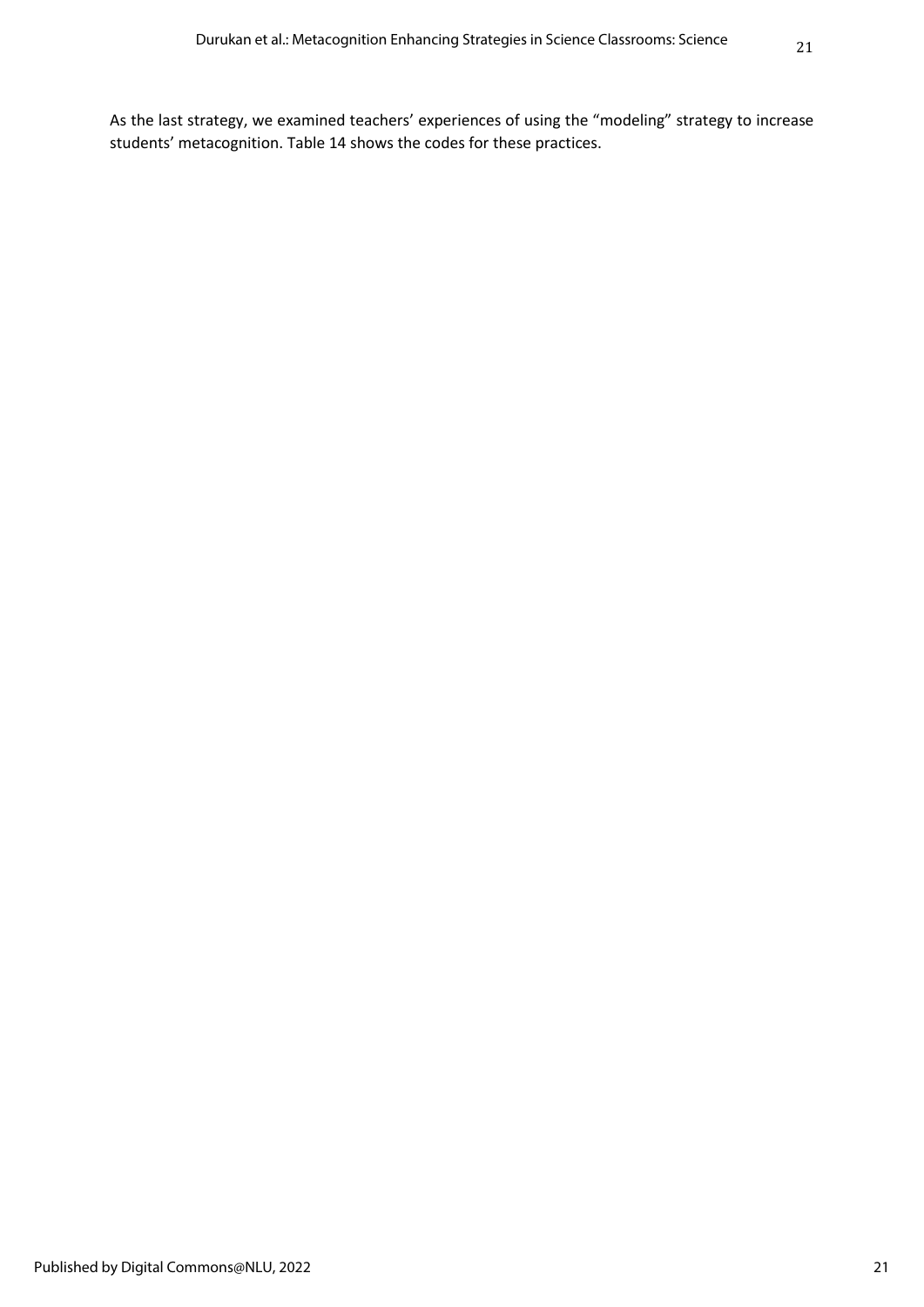#### Table 14.

#### *Codes Related to the "Modeling" Strategy*

| <b>Questions</b>                                           |     | Codes                                 |   | <b>Participants</b> |     |   |           |    |  |  |
|------------------------------------------------------------|-----|---------------------------------------|---|---------------------|-----|---|-----------|----|--|--|
|                                                            |     |                                       |   | Hale Aras           | Ali |   | Naz Beril | Su |  |  |
|                                                            |     | Change in the student profile         |   | X                   |     |   |           |    |  |  |
| Do you think you are an<br>example for your                |     | Behaviors are effective               | X |                     |     |   |           |    |  |  |
| students with your<br>metacognitions and<br>thoughts? Why? | Yes | Opening different doors               |   |                     |     |   | X         | x  |  |  |
|                                                            |     | Our ways of thinking are<br>important |   |                     | X   | X | X         |    |  |  |
|                                                            | Yes | To draw students' attention           |   |                     |     | X |           |    |  |  |
| Would you like students<br>to evaluate your                |     | Due to negative reactions             | x |                     |     |   |           |    |  |  |
| activities? Why?                                           | No. | Due to loss of impact on<br>student   |   |                     |     |   |           | x  |  |  |

All participants think they are an example to their students with their metacognition and thoughts. For example, Naz explained:

*So maybe I am. Because some students asked me questions such as "How were you when you were a student?" "What were you doing?" I give examples from myself. I tell them that I*  would take small notes before exams. I see that many students are practicing it. I see small *papers in their hands. I see they take notes during the lesson at the same time. So I think I am an example.*

With regard to modeling strategy, four of the participants encouraged their students to evaluate the teacher and the lesson, while Hale and Su stated that they did not ask their students to evaluate themselves. For example, Naz explained:

*I try to get feedback on whether they love the activities, and whether it is useful if they find them fun. Some students do not want to participate in the activities. I try to get feedback on how can I draw their attention better.*

Su, on the other hand, defended the idea that her influence on students would decrease if she asks the students to evaluate her. She explained:

*I don't want one-on-one evaluation, but I can sometimes get their opinions without realizing it. They are already voicing it, but I do not directly ask them to evaluate me or what is your comment about me. I get their comments in the process.*

#### **Discussion of the Findings and Recommendations**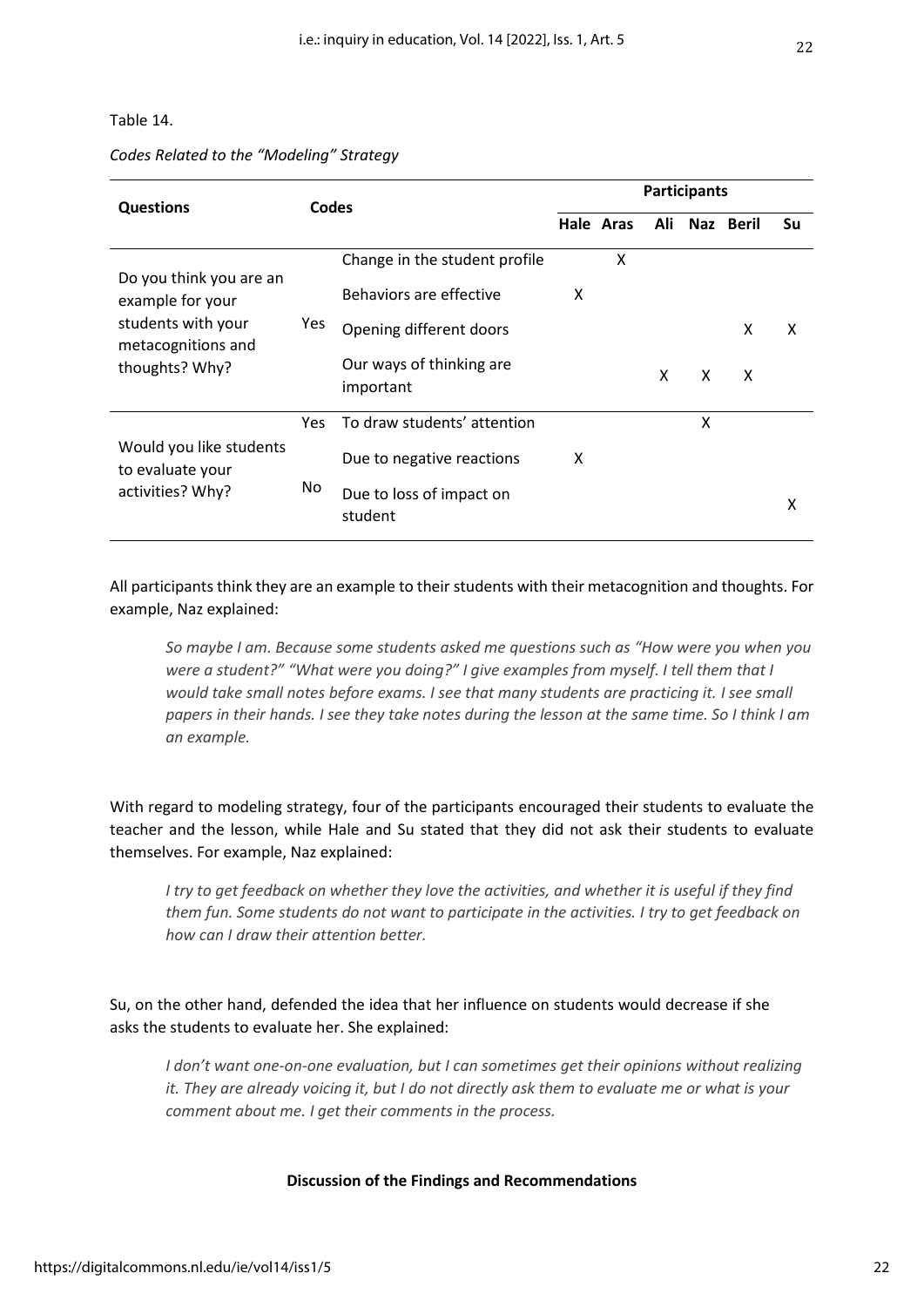This study aims to determine metacognition strategies that science teachers use in science lessons and activities they can perform within the scope of these strategies. The research findings indicated that science teachers define metacognition with expressions such as being aware of one's knowledge, knowing how to learn, and being aware of what one thinks. Although the concept of metacognition is defined as "thinking about thinking" in its most general and basic form (Papleontiou-Louca, 2003), it is a complex concept that is divided into many subcomponents (Zohar & Ben-David, 2009). Flavell (1978), who is accepted as the pioneer in the field of metacognition, defined metacognition as "information and regulation about cognitive activities in learning processes." The concept of metacognition is not sufficiently explored (Ben-David & Orion, 2013). Our findings demonstrate that science teachers' definitions related to the metacognition concept are more developed and more compatible with the definitions in the literature.

#### **Planning**

Effective planning of lessons improves students' metacognition by enabling students to monitor and regulate their cognitive activities (Akın, 2006). It can improve students' metacognitions if the teacher shares instructions about the course before starting the lesson, asks questions about the course progress during the lesson, and asks them to evaluate the lesson at the end of the lesson (Costa, 1984). A teacher aiming to improve students' metacognitions should plan what instructions to give before the lesson, what questions to ask to reflect students' thoughts during the lesson, and what processes to follow to reveal students' evaluations at the end of the lesson.

The findings of our study revealed that science teachers generally do plan before the lesson. The teachers stated that they took into consideration the objectives of the lesson, student level, learning environment, teaching materials, students' readiness, and time factors. Participants stated that they informed the students about the problems they would encounter in the activities and the rules to be followed during the activities, and they made the evaluation of the activities. Regarding the use of the planning strategy, although the teachers are generally considered sufficient, they need to plan their lessons so that their students have more opportunities to speak and reflect on their thoughts and develop metacognition. In other words, the voice that rises in the classroom should be the students' voice rather than the teachers' (Schoerning et al., 2015). In our study, science teachers stated that using student voice and their self-reflection was an impotent component of lesson planning.

#### **Generating Questions**

Asking a qualified question is an indication of in-depth thinking (Ciardiello, 1998). Therefore, students should create task-related questions in their minds before starting a task to better understand the issue. Also, they should continually watch and evaluate whether they can understand the subject, associate the information they have learned with their existing knowledge, and give different examples. By doing this, they take the necessary steps to eliminate difficulties and concerns. All these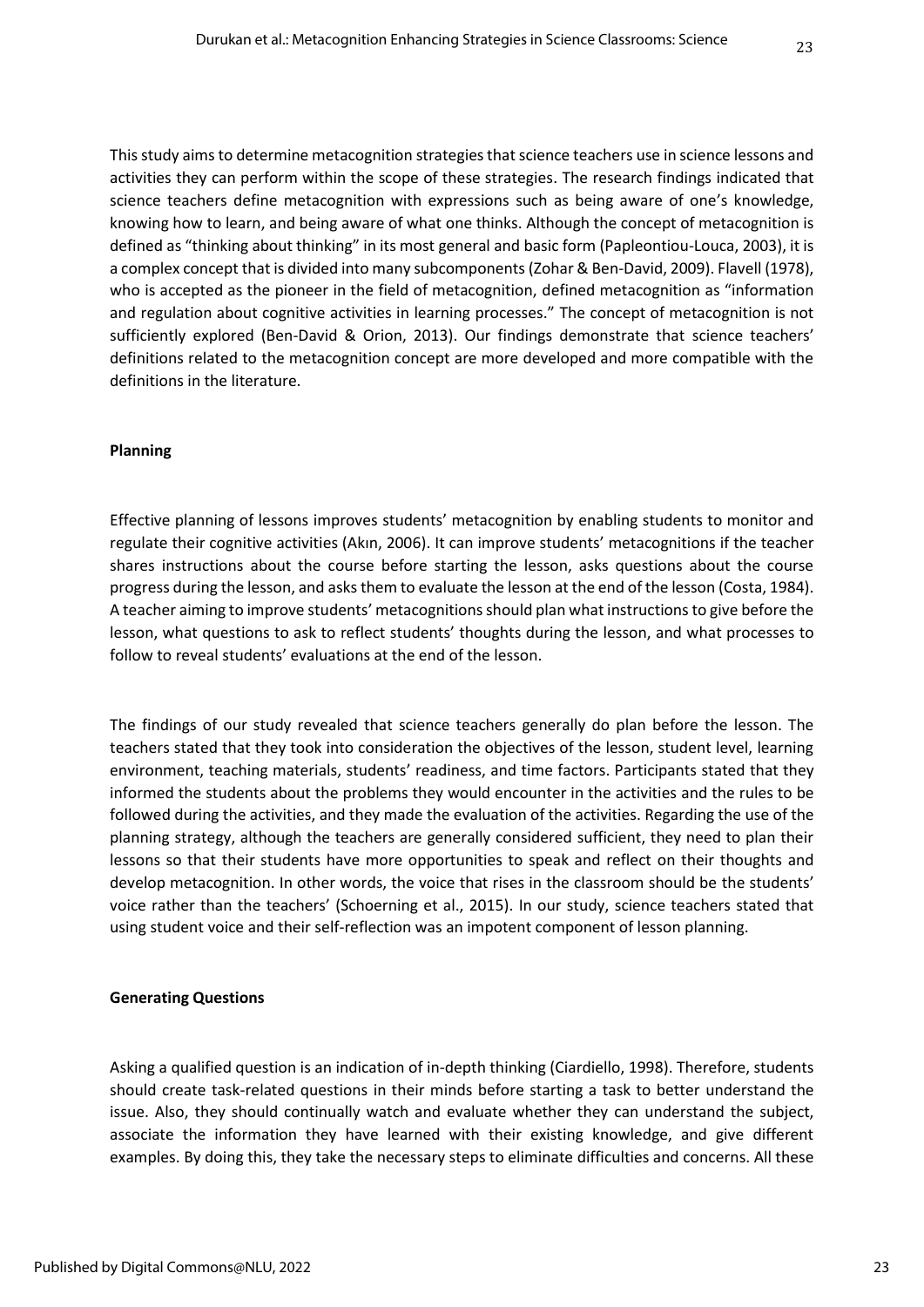processes make individuals aware of their cognitive activities, and eventually, their metacognition improves (Costa, 1984; Sanacore, 1984).

Research indicates that when students are engaged in self-reflection, teachers' practices become more effective (Hartman, 2002). Hartman (2002) asserts that teachers wanted their students to come prepared by researching the subject, studying the subject, and preparing the material. The result of our study revealed that science teachers encourage their students to ask questions to be curious and motivated and to conceptualize the subject. Moreover, they take notice of whether the questions asked by the students are original. The importance of asking qualifying questions can hardly be overestimated: "teach somebody how to ask questions and she or he will learn how to learn for the rest of his/her life" (Papleontiou-Louca, 2003, p. 19). Therefore, science teachers should actively use the generating questions strategy (Yıldırım, 2012), which is also one of the findings of our study.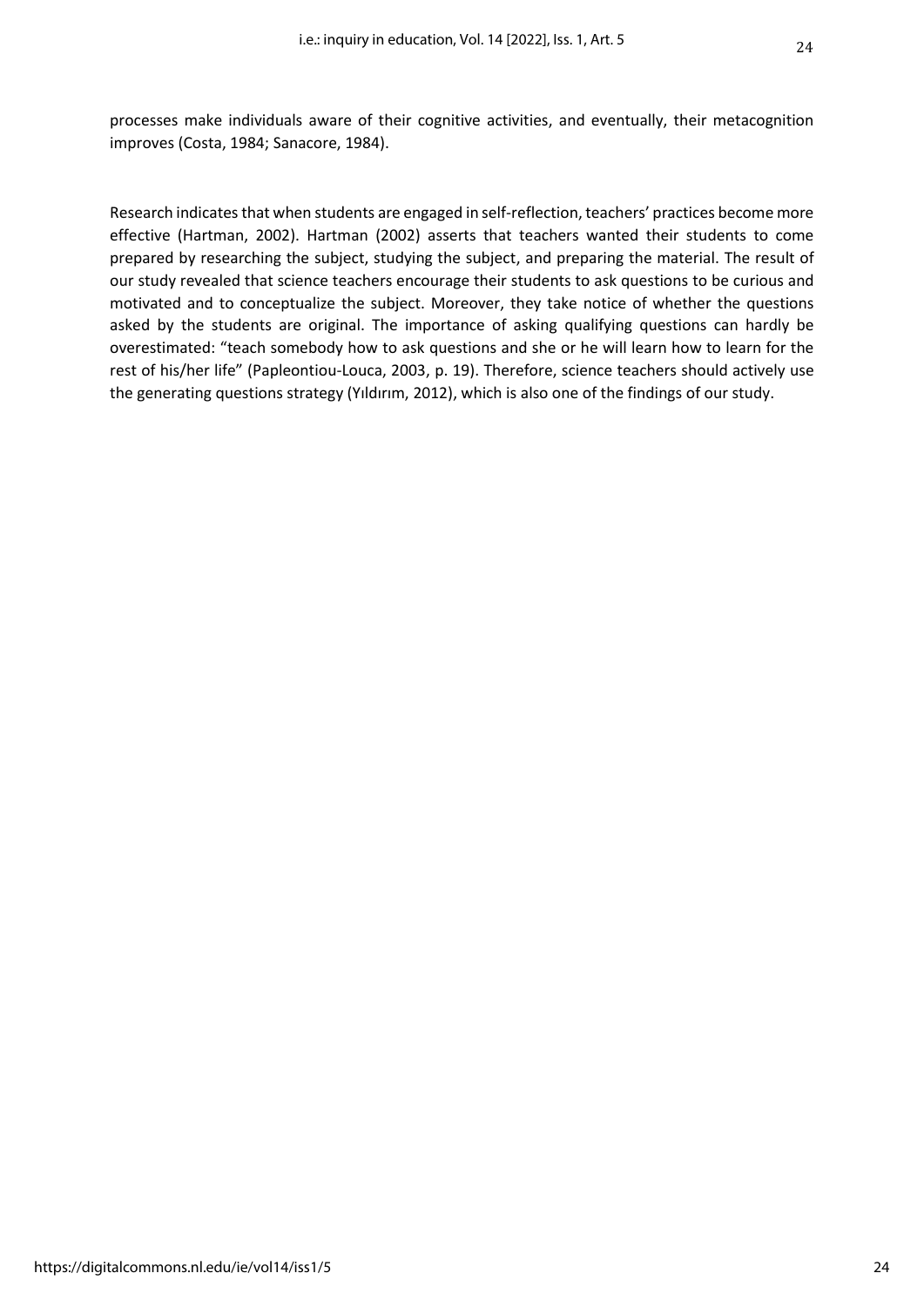#### **Choosing Consciously**

Teachers can contribute to the development of students' metacognition by making them think about the results of their choices. Thus, students can establish a cause-and-effect relationship between their achievements/failures and their choices. The non-judgmental feedback given by teachers improves students' metacognition by making them aware of their behaviors (Costa, 1984; Papleontiou-Louca, 2003). One of the findings of our study is that science teachers encourage their students to think for themselves, which, in turn, makes them more motivated. Thus, the "choosing consciously" strategy proves to be effective, as this study asserts.

#### **Evaluating with Multiple Criteria**

Teachers can improve their students' metacognition by encouraging them to evaluate the activities or behaviors in the lessons according to more than one criterion. Therefore, teachers should ask their students to evaluate what is useful in an activity or lesson, what is not beneficial, what they like and dislike, or what are the positive and negative sides of an activity (Blakey & Spence, 1990; Costa, 1984).

One of the findings of our study is that science teachers highly motivate their students to evaluate their learning experiences based on multiple criteria. Therefore, nurturing students' critical thinking skills can be very beneficial to science teachers' instructional practices.

#### **Taking Credit**

Another important finding of our study is that the use of the "taking credit strategy" proves to be highly effective for teachers to encourage peer feedback among their students. This confirms other research about raising students' awareness about their behaviors (Costa, 1984). We found that teachers use the "taking credit" strategy at a high level. Participants of this study stated that they wanted students to empathize, be motivated, and create environments suitable for peer instruction. Such instructional practices can improve students' metacognition (Yıldırım, 2012).

#### **Outlawing "I Can't"**

Students sometimes feel helpless when they face difficulties in their lessons. They express their desperation with such phrases as "no matter what I do I cannot learn," "I cannot do it," and "I do not know how to do it." In such cases, teachers may ask what information or material they need to fulfill the task assigned and what skills they lack. In this way, students can fill in the gaps between their current knowledge and what they need to know. In this way, students can develop permanent attitudes and determine the strategies to reach the information they need (Costa, 1984).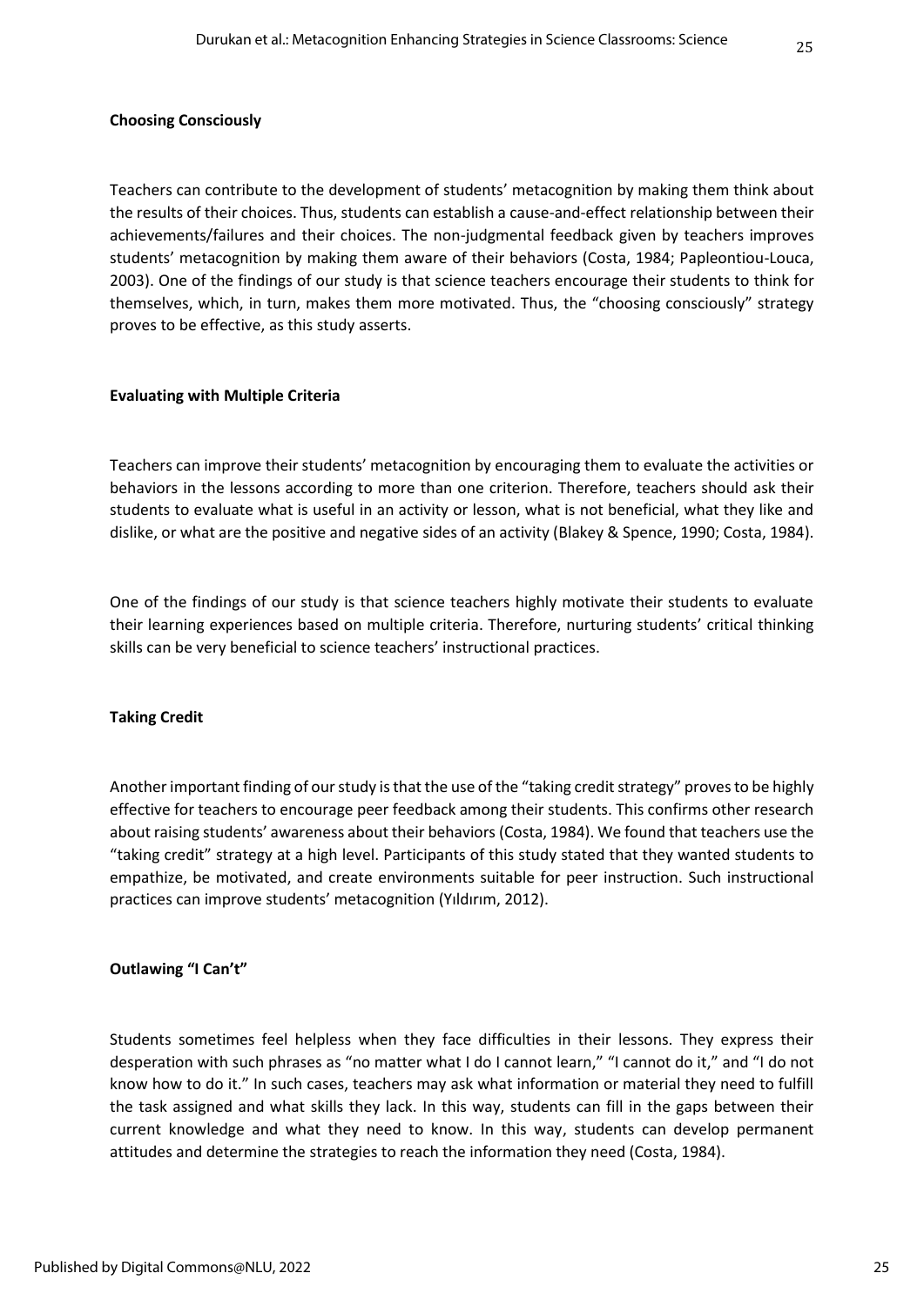The study's findings showed that teachers use certain strategies for their students to cope with the difficulties. Encouraging, directing, empathizing, and applying the guidance service when students are desperate against a situation or task are named by science teachers as the most frequently used strategies. The reason behind the students' desperation may be their epistemological beliefs. According to Schommer (1990), students with naive beliefs in the innate ability dimension of epistemological beliefs hold that innate qualities such as intelligence are more important for achievement, while people with sophisticated beliefs tend to believe in the power of effort and hard work. Thus, students with sophisticated epistemological beliefs can overcome their fears of failure by working harder. Therefore, providing opportunities for students to question and develop their epistemological beliefs can be very helpful to overcome their despair and enhancing their metacognition.

#### **Reflecting Students' Ideas**

Teachers should ask their students to express their opinions in different ways in their own words. In this way, students have the opportunity to listen not only to other students' thoughts but also to their own thoughts. Thus, their metacognition improves (Costa, 1984; Trilianos, 1997). According to Bloom's taxonomy, students' expressing their friends' and teachers' thoughts in their own words shows that they comprehend the subject (Bümen, 2006). Therefore, when teachers ask their students to reflect on their ideas, they enable their students to develop both their cognition and metacognition.

One of the findings of our study indicated that teachers provide a discussion environment, give students a voice, and employ group work to create environments where students can reflect on their ideas. Supporting our finding, Tatar (2004) stated that students should interact and listen to each other based on trust and respect in productive and effective classrooms. Therefore, asking students to convey their ideas in their own words, producing new ideas, and comparing their ideas with their friends can be considered fruitful practices to make use of the reflecting students' ideas strategy.

#### **Labeling Student Behaviors**

When teachers introduce and explain students' cognitive processes, students will become more aware of their behavior (Costa, 1984; Trilianos, 1997). For example, the teacher can define and explain their students' behaviors with the expressions such as "what you say is a hypothesis," "you have followed the scientific process steps," or "you have established a hypothesis now." In this way, students can organize their thoughts, explain what they want to say to communicate effectively, and improve their metacognition (Papleontiou-Louca, 2003).

One of the findings of our research is that science teachers use various techniques to make their students aware of their activities and behaviors. Thus, they use the labeling student behaviors strategy in a way that improves students' metacognition. In this regard, science teachers try to make students aware of their behaviors by giving suggestions, reinforcing, and emphasizing desired behaviors.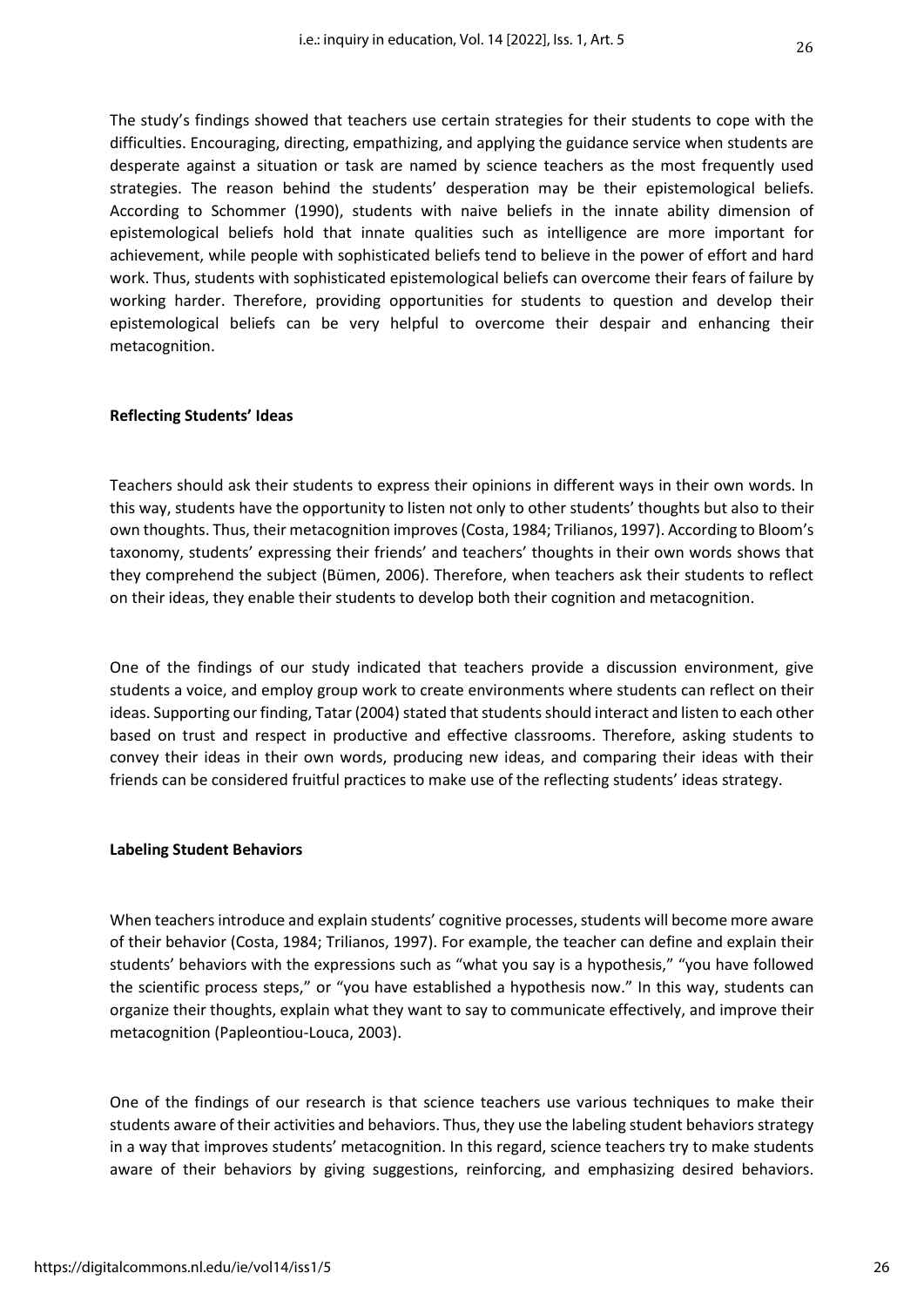Yıldırım (2012) claims that students whose behaviors are recognized become more successful and accepted by their society. Therefore, when teachers notice and explain behaviors and thoughts of their students, they not only improve students' metacognition but also help them increase their achievement and make their students feel valued.

#### **Clarifying Students' Terminology**

Students may use vague concepts and descriptions that are not understood by others. They think that other students and their teachers understand their concepts the way they understand them. In such cases, teachers should ask their students to explain concepts that are not clear and understandable. In addition, paired problem-solving strategies can also be used. In this strategy, students are matched in pairs. While one of the students explains the thinking processes related to the solution of a problem, the other student listens and asks questions (Blakey & Spence, 1990). In this way, students can develop their metacognition because they will monitor their ideas and notice that their understanding is incomplete or incorrect (Costa, 1984).

The findings of our research showed that science teachers ask their students to justify their thinking. Also, one of the participants stated that he would justify the misused concepts by himself instead of asking students to clarify what they mean. Papleontiou-Louca (2003) claims that clarifying students' terminology allows learners to prepare more deliberately, aid the learning process, and transfer the principles used to comparable circumstances. Thus, asking the student to justify their thinking is a more intended approach compared to teacher prove justification. Therefore, science teachers are said to enhance their students' metacognition by using the clarifying student terminology strategy since most of them asked their students to justify ambiguous concepts.

#### **Role-Playing**

In the role-playing and drama activities, students play different roles and try to reflect the thoughts and character of the role they play. This improves students' metacognitions (Costa, 1984; Demir, 2009; Papleontiou-Louca, 2003).

The findings of our research revealed that science teachers use various techniques during role-playing and drama activities to develop students' metacognition. Brainstorming is the most used technique. In addition, techniques such as question-answer, six hats, cooperative learning, and learning by doing are emphasized by teachers. Thus, teachers use the role-playing strategy effectively in enhancing metacognition. In addition, the teachers encourage students to empathize in the role-playing activities. In this way, along with the development in their metacognition, students notice different perspectives and will move away from egocentric thinking (Trilianos, 1997).

#### **Journal Keeping**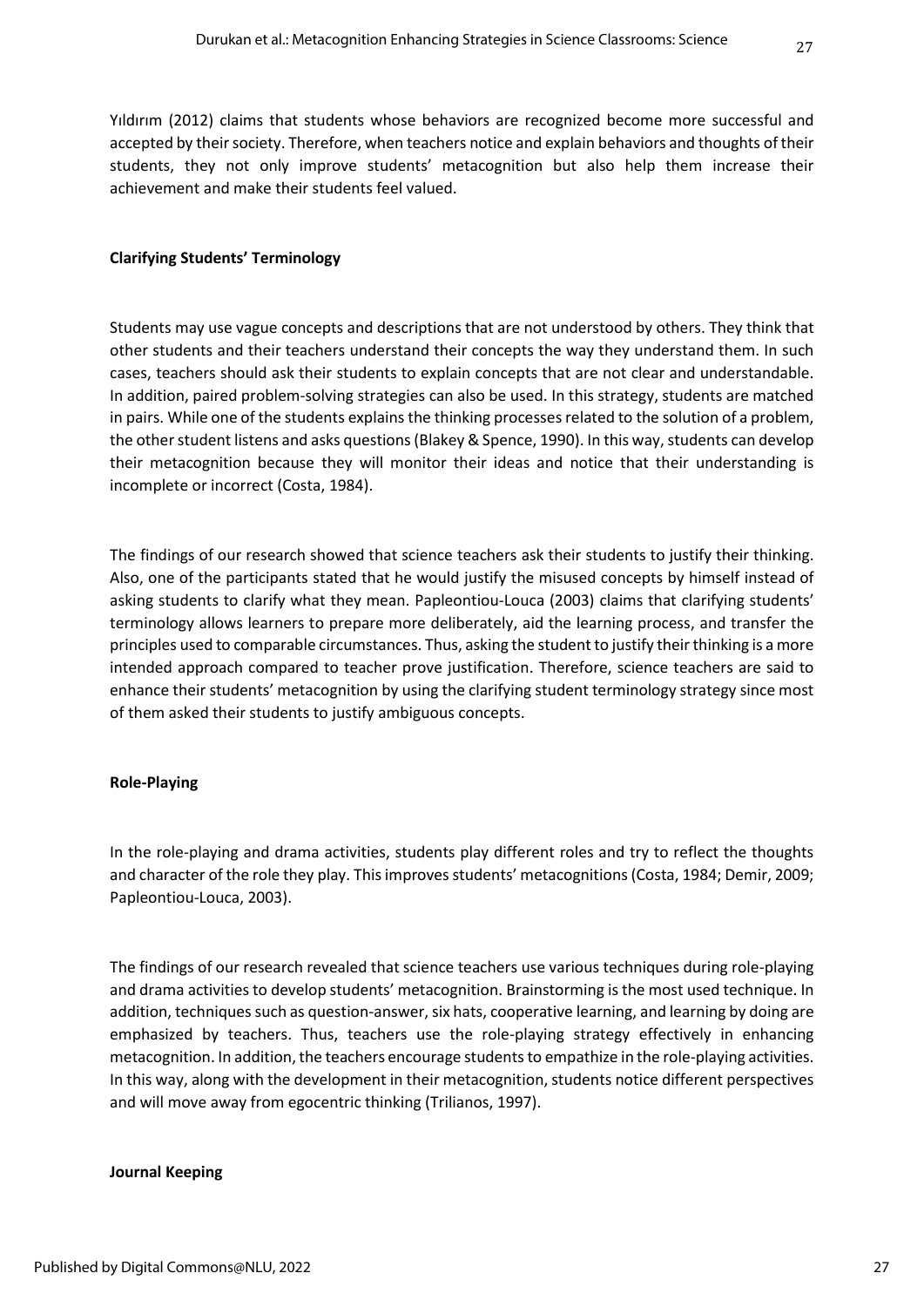Journal keeping is another strategy that can be used to improve students' metacognition. Students who keep journals synthesize their thoughts and reflect them in a symbolic form. The journals also help students to realize their inner perceptions and changes in these perceptions over time (Blakey & Spence, 1990; Costa, 1984; Özsoy, 2008).

The findings of our research indicated that only one of the participants asks students to keep science journals and monitors their development. Students' cognitive and metacognitive developments can be monitored using journals. Furthermore, journals enable students to make self-evaluations. However, as in previous studies (du Toit, 2009; Yıldırım, 2012), the present study showed that among the metacognition enhancing strategies, keeping a journal is the least used strategy. Students who will keep journals reflect on their reasoning, make a note of ambiguities and inconsistencies, and discuss how they coped with issues. Therefore, the self-assessment and self-regulation of students who do not keep a journal will be lower than those who keep a diary (du Toit, 2009).

The findings of our study also revealed why teachers do not use the journaling strategy. Teachers often put forward excuses such as time limitations and oral evaluation. The learning levels of students can be evaluated verbally in lessons. Even in these oral evaluations, metacognition develops as students can find the opportunity to reflect on their thoughts and knowledge. However, oral evaluations should not deter teachers from asking their students to keep a journal because these diaries let teachers review their students' progress. In addition, journals have advantages since they enable introverted students who are not willing to participate in classroom interactions to reflect their ideas (Georghiades, 2004). Therefore, teachers should include the journal keeping strategy more in their lessons as a tool to develop students' metacognitions.

#### **Modeling**

According to Costa (1984), the modeling strategy is more effective than any other strategy in metacognition development because students learn by imitating the surrounding adults. Therefore, teachers who clearly show their metacognition skills by sharing their goals and achievements with their students and explaining the reasons for their behavior will be good role models for their students (Blakey & Spence, 1990). By thinking aloud in their lessons, teachers can make their students realize that problem-solving is a slow and complicated process. Thus, they become a model for their students (Saban, 2000).

Findings of our research showed that the teachers think they are good role models for their students. Teachers believe they are effective on students and shape their thoughts to a great extent. Similarly, Yıldırım (2012) reported that teachers use the modeling strategy at a high level. Therefore, teachers use modeling strategies effectively to enhance their students' metacognition.

#### **Conclusion**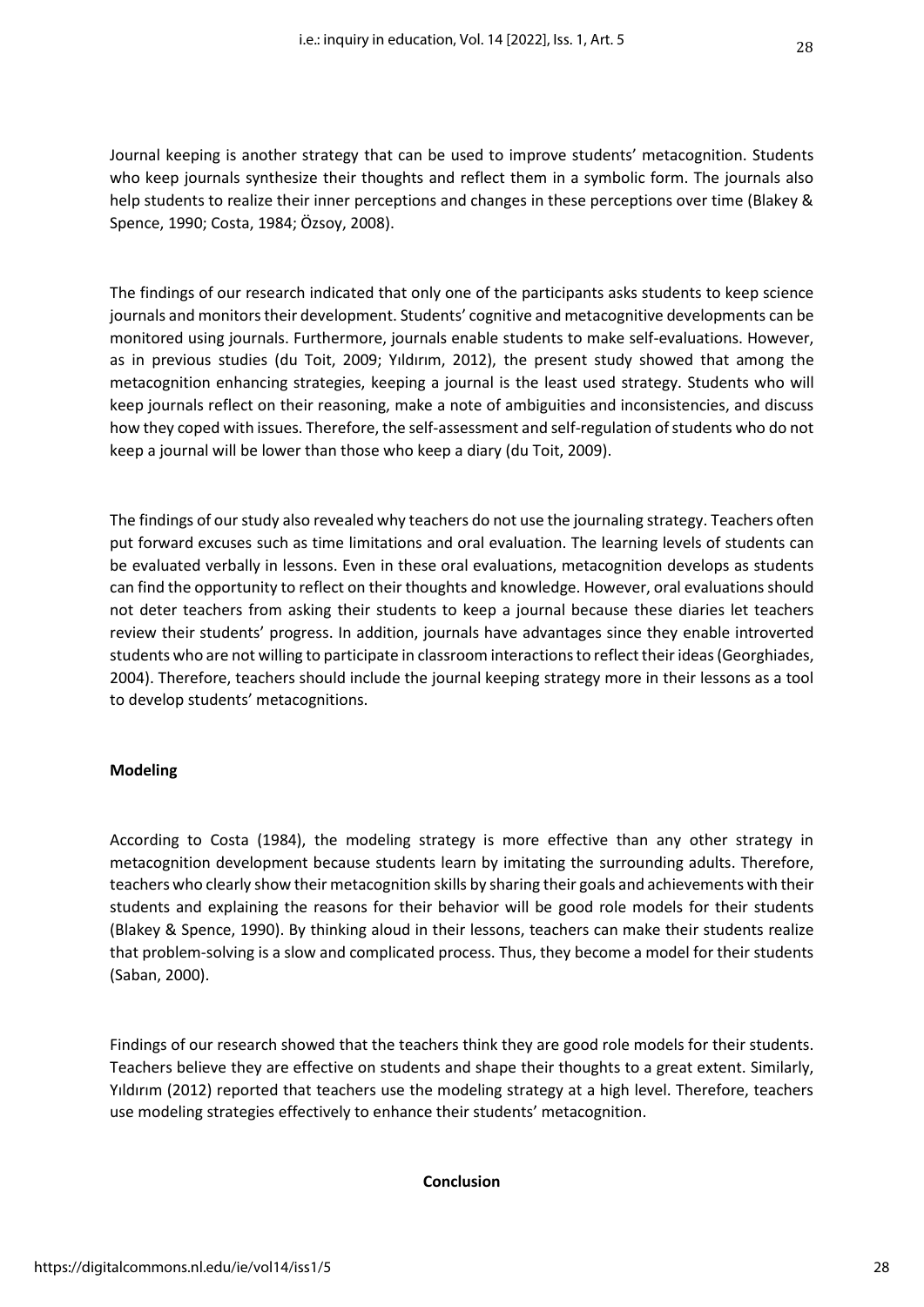Based on these results, we suggest a workshop to teach how to use these metacognition-enhancing strategies effectively to in-service and preservice teachers. Also, additional research can be conducted to test whether there is a relationship between teachers' and their students' metacognition levels. Moreover, in Turkey, the research on metacognition was mostly done in Turkish (language) education. The participants of this study were in-service science teachers. Further research on metacognition can be carried out in different fields of education.

*Nazlıcan Durukan is a science teacher employed by the Turkish Ministry of National Education teaching science to middle and high school students. She received her undergraduate degree from Erciyes University in 2018 and her master's degree in 2021 from the same university. Her research focuses on learning styles and metacognition.*

*Oktay Kızkapan, PhD, is an assistant professor in the field of science education at Nevşehir Hacı Bektaş Veli University, Turkey. He received his bachelor's degree from Middle East Technical University in 2012 and master's and doctorate degrees from Erciyes University in science education in 2015 and 2019, respectively. Dr. Kızkapan'sresearch has focused on the fields of teaching methods in science education and teacher education, and he has published articles in national and international journals on science education and teacher education as well as gifted education. He teaches research methods and instructional technology courses to student teachers from different departments.* 

*Dr. Oktay Bektaş graduated from the Gazi University Chemistry Teaching undergraduate program in 2000. He completed his master's degree from the Chemistry Education Department of Gazi University and his doctorate in the Department of Chemistry Education at the Middle East Technical University in 2011. During his doctoral studies, he was a visiting scholar for one year in the Cambridge University Faculty of Education Science Education Program. He continues his academic life as a lecturer in the Erciyes University Education Faculty Science Teaching Program. Dr. Bektaş has many graduate and doctoral students. In addition, he conducts scientific studies in the fields of education and health sciences, especially chemistry education and science education. The author has many nationally and internationally published articles and papers. Among the topics of these publications are epistemology, the 5E learning cycle model, pedagogical content knowledge, the nature of science, misconceptions, STEM, teacher education, measurement tool development, and affective factors such as attitude, anxiety, and self-efficacy. Dr. Bektaş is the Head of the Science Education Department at Erciyes University.*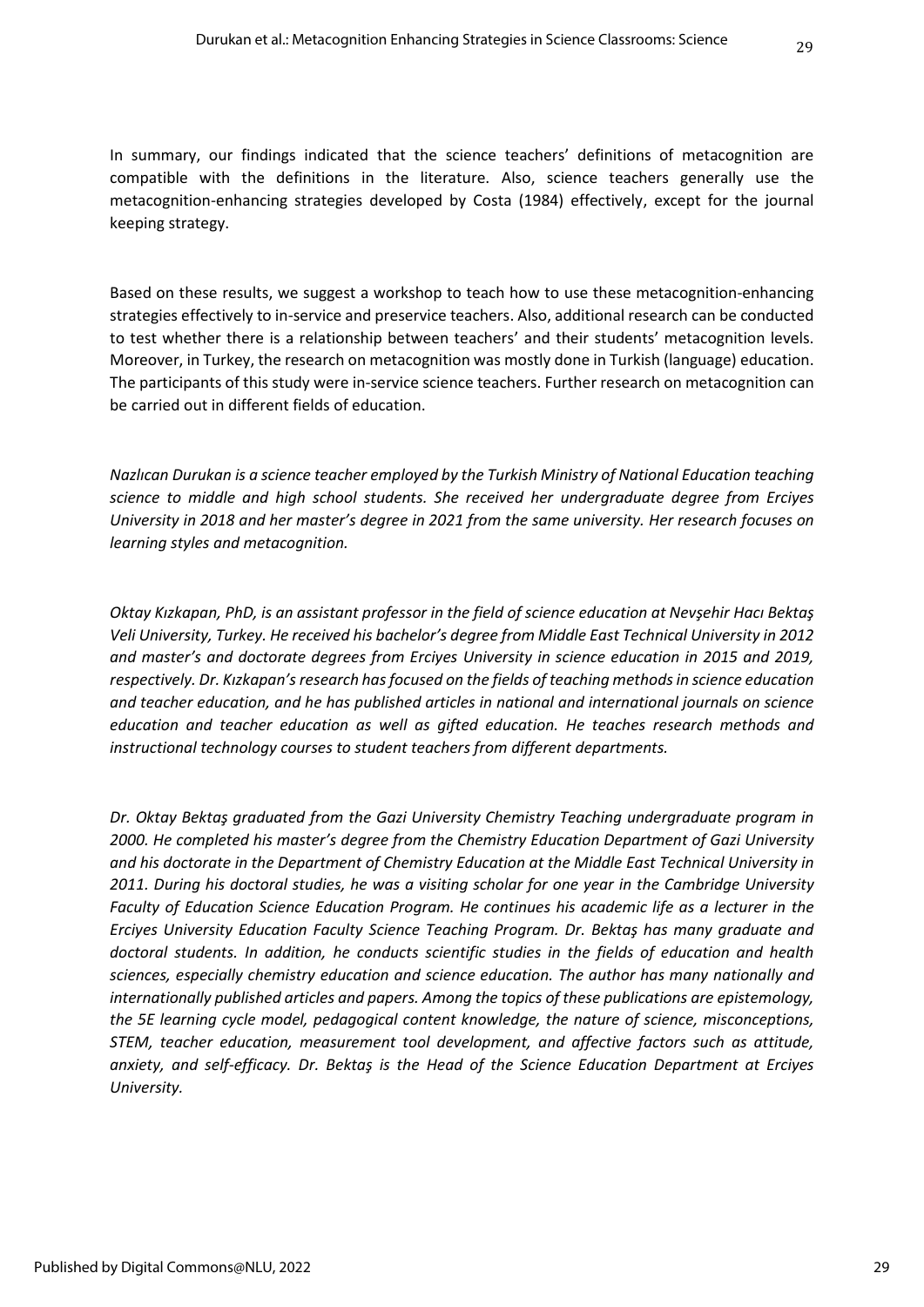#### **References**

- Akama, K. (2006). Relations among self-efficacy, goal setting, and metacognitive experiences in problem-solving. *Psychological Reports, 98*, 895–907. [https://doi.org/10.2466/pr0.98.3.895-](https://doi.org/10.2466/pr0.98.3.895-907) [907](https://doi.org/10.2466/pr0.98.3.895-907)
- Akın, A. (2006). *The relationships between achievement goal orientations and metacognitive awareness, parenting styles and academic achievement [Başarı amaç oryantasyonları ile biliş ötesi farkındalık, ebeveyn tutumları ve akademik başarı arasındaki ilişkiler].* Unpublished master's thesis. Sakarya University. <https://tez.yok.gov.tr/UlusalTezMerkezi/>
- Alderman, M. K., Klein, R., Seeley, S. K., & Sanders, M. (1992). Metacognitive self‐portraits: Preservice teachers as learners. *Literacy Research and Instruction*, *32*(2), 38–54. <https://doi.org/10.1080/19388079309558115>
- Bakioğlu, B., Alkış Küçükaydın, M., Karamustafaoğlu, O., Uluçınar Sağır, Ş., Akman, E., Ersanlı, E. & Çakır, R. (2015). Investigation of prospective teachers' metacognitive awareness levels, problem solving skills and attitudes toward technology [Öğretmen adaylarının bilişötesi farkındalık düzeyi, problem çözme becerileri ve teknoloji tutumlarının incelenmesi]. *Trakya University Journal of Education, 1*(1), 22–33. <https://dergipark.org.tr/en/download/article-file/200403>
- Ben-David, A., & Orion, N. (2013). Teachers' voices on integrating metacognition into science education. *International Journal of Science Education, 35*(18), 3161–3193. <https://doi.org/10.1080/09500693.2012.697208>
- Benton, C. (2014). *Thinking about thinking: Metacognition for music learning.* Rowman & Littlefield Education.
- Blakey, E., & Spence, S. (1990). Developing metacognition. *Eric Digest*, 1-5.ED: 327218. [http://www.cordonline.net/mntutorial2/module\\_4/Reading%204-](http://www.cordonline.net/mntutorial2/module_4/Reading%204-2%20Developing%20Metacognition.pdf) [2%20Developing%20Metacognition.pdf](http://www.cordonline.net/mntutorial2/module_4/Reading%204-2%20Developing%20Metacognition.pdf)
- Borkowski, J., & Muthukrishna, N. (1992). Moving metacognition into the classroom: "Working models" and effective strategy teaching. In M. Pressley, K. R. Harris, & J. T. Guthrie (Eds.), *Promoting academic competence and literacy in school* (p. 477–501). Academic Press.
- Boström, L., & Lassen, L. (2006). Unraveling learning, learning styles, learning strategies, and metacognition. *Education and Training, 48*(2), 178–189.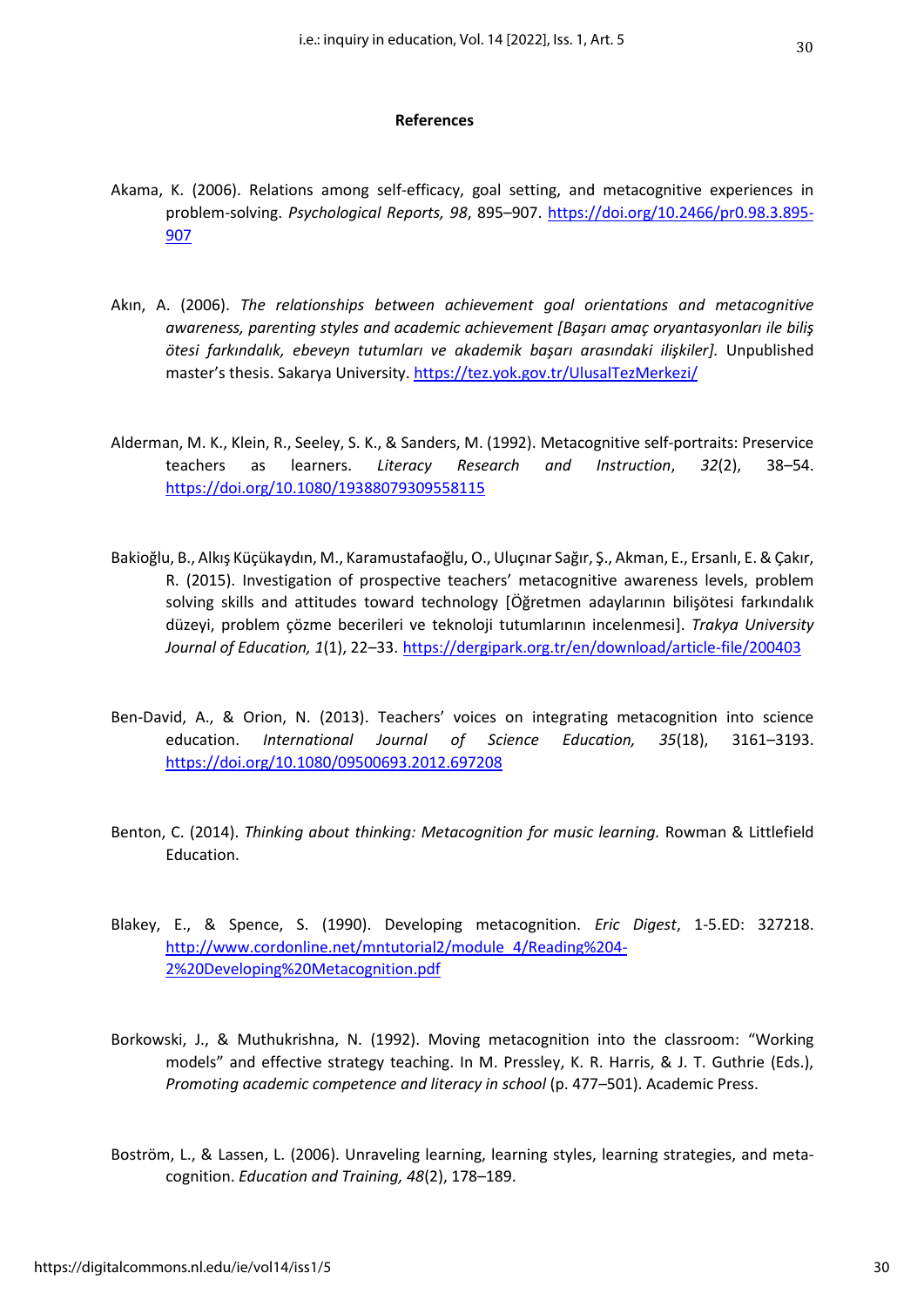- Bria, M. G., & Mbato, C. L. (2019). Metacognitive strategies of undergraduate and postgraduate students in reading. *LLT Journal: A Journal on Language and Language Teaching*, *22*(2), 182– 197. <https://doi.org/10.24071/llt.2019.220205>
- Briggs, C. L. (1986). *Learning how to ask: A sociolinguistic appraisal of the role of the interview in social science research* (Vol. 1). Cambridge University Press.
- Brown, A. L. (1987). Metacognition, executive control, self-regulation, and other even more mysterious mechanisms. In F. E. Weinert & R. H. Kluwe (Eds.), *Metacognition, motivation, and understanding* (p. 65–87). Lawrence Erlbaum.
- Bümen, N. T. (2006). A revision of Bloom's taxonomy: A turning point in curriculum development. *Education and Science*, *31*(142), 3–14. <http://213.14.10.181/index.php/EB/article/view/837/189>
- Chen, M. H. (2020). Enhancing metacognition through thinking instruction: A case study in a Taiwanese university. *Journal of University Teaching & Learning Practice*, *17*(5), 16. <https://ro.uow.edu.au/cgi/viewcontent.cgi?article=2210&context=jutlp>
- Ciardiello, A. V. (1998). Did you ask a good question today? Alternative cognitive and metacognitive strategies. *Journal of Adolescent & Adult Literacy*, *42*(3), 210–220. <https://www.jstor.org/stable/40014681>
- Costa, A. (1984). Mediating the metacognitive, *Educational Leadership, 42*(3), 57–63. [https://montclair.instructure.com/courses/109731/files/7353562/download?verifier=LOckiL](https://montclair.instructure.com/courses/109731/files/7353562/download?verifier=LOckiLh18i42S68ucgcAJGgxPxC7K1rlZpoUF4m3&wrap=1) [h18i42S68ucgcAJGgxPxC7K1rlZpoUF4m3&wrap=1](https://montclair.instructure.com/courses/109731/files/7353562/download?verifier=LOckiLh18i42S68ucgcAJGgxPxC7K1rlZpoUF4m3&wrap=1)
- Costa, L. A., & Lowery, L. F. (1989). *Techniques for teaching thinking*. Midwest Publications.
- Creswell, J. W. (2009). *Research design, qualitative, quantitative, and mixed methods approach (Third Edition).* Sage.
- Creswell, J. W. (2012)*. Planning, conducting, and evaluating quantitative and qualitative research.*  Pearson.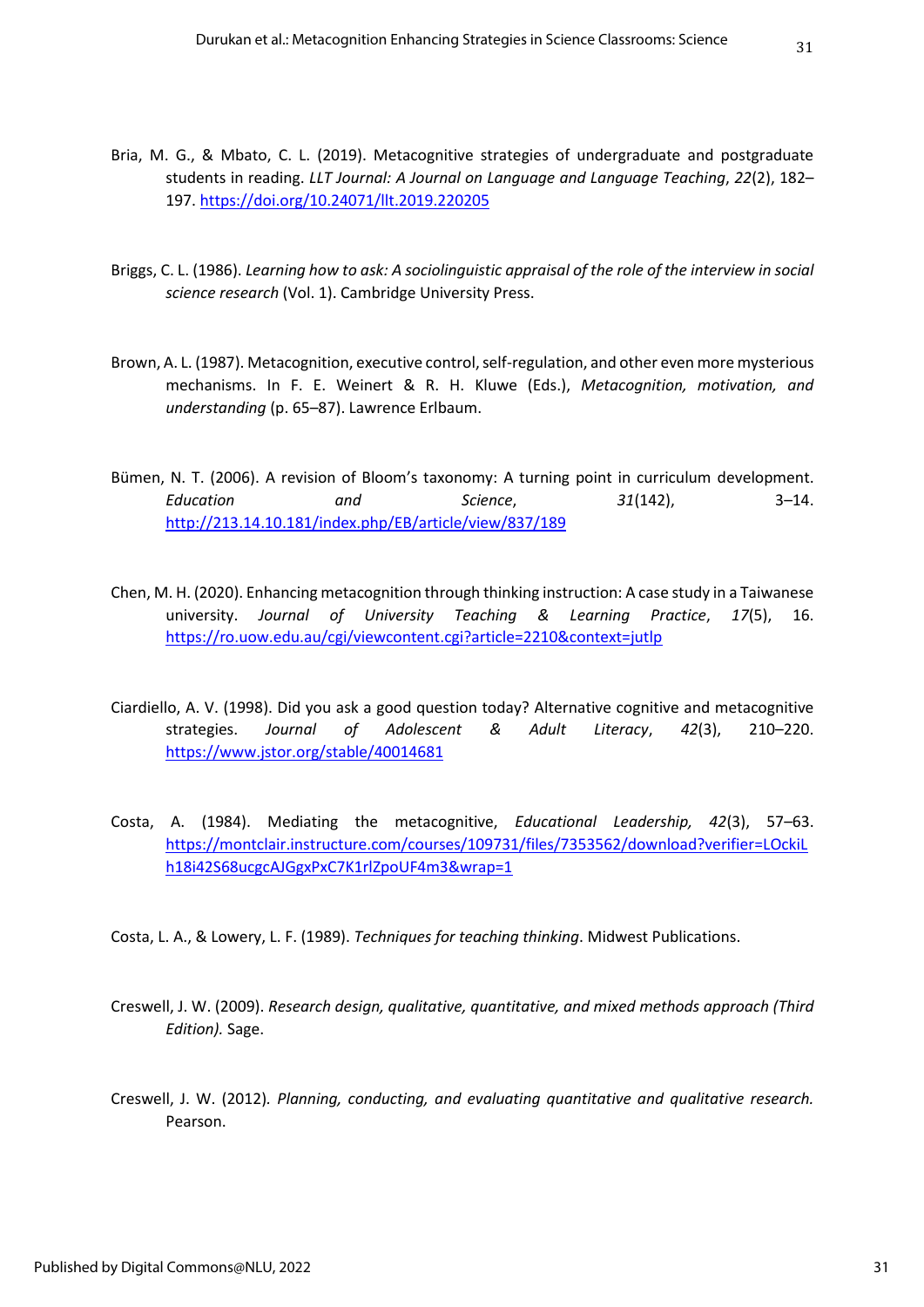- 32
- Creswell, J. W., & Poth, C. N. (2016). *Qualitative inquiry and research design: Choosing among five approaches*. Sage.
- Davidowitz, B., & Rollnick, M. (2003). Enabling metacognition in the laboratory: A case study of four second-year university chemistry students. *Research in Science Education*, *33*(1), 43–69. <https://link.springer.com/content/pdf/10.1023/A:1023673122220.pdf>
- Demir, Ö. (2009). The effect of metacognitive strategies instructed through cognitive coaching on students? epistemological beliefs, metacognitive skills, academic achievement and the retention of these in 6th grade social studies course [Bilişsel koçluk yöntemiyle öğretilen bilişsel farkındalık stratejilerinin altıncı sınıf sosyal bilgiler dersinde öğrencilerin epistemolojik inançlarına, bilişsel farkındalık becerilerine, akademik başarılarına ve bunların kalıcılıklarına etkisi.] Unpublished Doctoral Dissertation, Çukurova University, Institute of Educational Sciences, Adana, Turkey. <https://tez.yok.gov.tr/UlusalTezMerkezi/>
- du Toit, Stephan. (2009). The use of metacognitive strategies in the teaching and learning of mathematics. *Proceedings of the 15th Annual Congress of the Association for Mathematics Education of South Africa (AMESA), 1*, 9–21.
- Flavell, J. H. (1978). Metacognitive development. In J. M. Scandura & C. J. Brainerd (Eds.), *Structural process theories of complex human behavior* (pp. 34–78). Alphen aan den Rijin: Sijthoff and Noordhoff.
- Georghiades, P. (2004). Making pupil's conceptions of electricity more durable by means of situated metacognition. *International Journal of Science Education, 26*(1), 85–99. <https://doi.org/10.1080/0950069032000070333>
- Goos, M., Galbraith, P. & Renshaw, P. (2002). Socially mediated metacognition: Creating collaborative zones of proximal development in small group problem-solving. *Educational Studies in Mathematics, 49,* 193–223. <https://link.springer.com/content/pdf/10.1023/A:1016209010120.pdf>
- Gourgey, A. F. (2001). Metacognition in basic skills instruction. In H. J. Hartman (Ed.), *Metacognition in learning and instruction: Theory, research and practice* (pp. 17–32). Kluwer Academic Publishers.
- Griffith, R., Michelle, B., & Quebec-Fuentes, S. (2016). Promoting metacognitive decision-making in teacher education. *Theory into Practice, 55*(3), 242–249. <https://doi.org/10.1080/00405841.2016.1173997>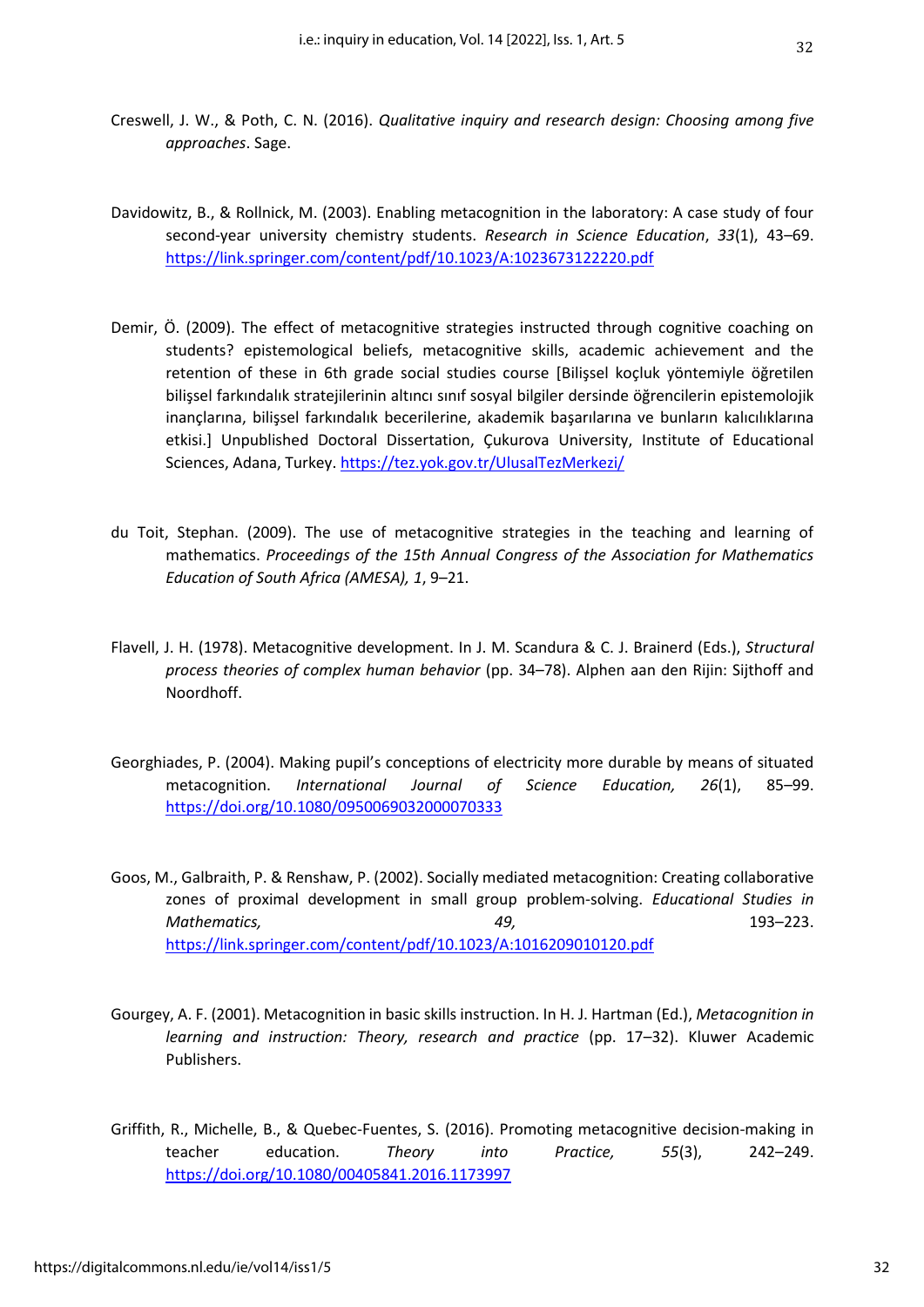Hartman, H. J. (2002). *Metacognition in learning and instruction.* Kluwer Academic Publishers.

- Jones, M. G., Farquhar, J. D., & Surry, D. W. (1995). Using metacognitive theories to design user interfaces for computer-based learning. *Educational Technology, 35*, 12–22. <https://www.jstor.org/stable/44428284>
- Kaplan, A., Duran, M., & Baş, G. (2016). Examination with the structural equation modeling of the relationship between mathematical metacognition awareness with skill perception of problem solving of secondary school students [Ortaokul öğrencilerinin matematiksel üstbiliş farkındalıkları ile problem çözme beceri algıları arasındaki ilişkinin yapısal eşitlik modeliyle incelenmesi]. *İnönü University Journal of the Faculty of Education, 17*(1), 1–16. <https://doi.org/10.17679/iuefd.17119785>
- Kiewra, K. A. (2002). How classroom teachers can help students learn and teach them how to learn. *Theory into Practice, 41*(2), 71–80. [https://doi.org/10.1207/s15430421tip4102\\_3](https://doi.org/10.1207/s15430421tip4102_3)
- Ku, K. Y. L., & Ho, I. T. (2010). Metacognitive strategies that enhance critical thinking. *Metacognition and Learning, 5*, 251–267[. http://doi.org/10.1007/s11409](http://doi.org/10.1007/s11409–010–9060–6)–010–9060–6
- Lukitasari, M., Hasan, R., & Murtafiah, W. (2019). Using critical analysis to develop the metacognitive ability and critical thinking skills in biology. *Jurnal Pendidikan Biologi Indonesia, 5*(1), 151–158. <https://doi.org/10.22219/jpbi.v5i1.7262>
- Magno, C. (2010). The role of metacognitive skills in developing critical thinking. *Metacognition and Learning, 5*, 137–156.<http://doi.org/10.1007/s11409-010-9054-4>
- Marzano, R., Brandt, R., Hughes, C., Jones, B., Presseisen, B., & Rankin, S. (1988). *Dimensions of thinking: A framework for curriculum and instruction*. Association for Supervision and Curriculum Development.
- Merriam, S. B. (2013). *Nitel araştırma desen ve uygulama için bir rehber* (3.Baskıdan Çeviri). (Çeviri Editörü: S., Turan). Nobel Akademik Yayıncılık.
- Muwonge, C. M., Schiefele, U., Ssenyonga, J., & Kibedi, H. (2017). Self-regulated learning among teacher education students: Motivational beliefs influence on the use of metacognition.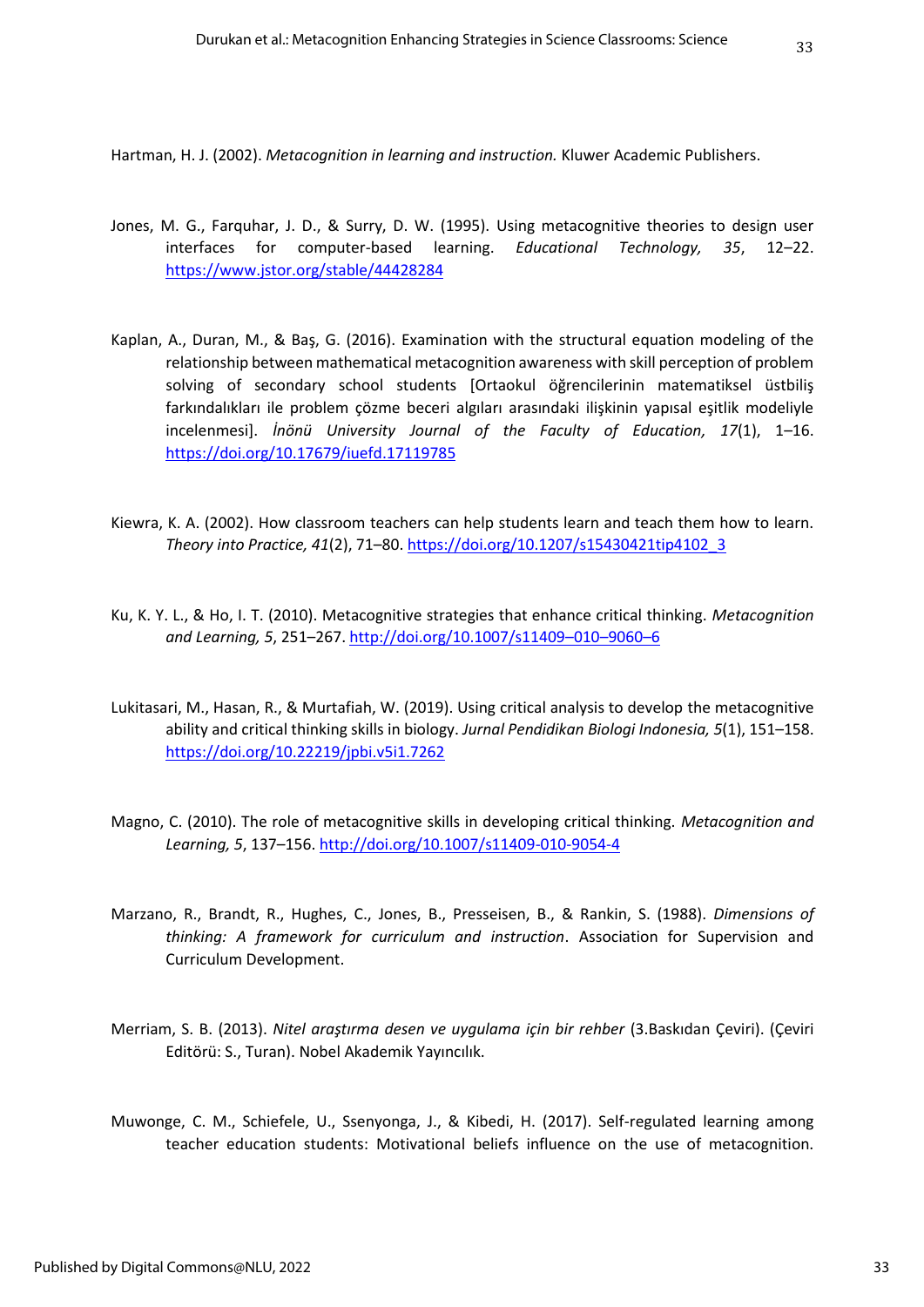*Journal of Psychology in Africa, 27*(6), 515–521. <https://doi.org/10.1080/14330237.2017.1399973>

- Orion, N., & Kali, Y. (2005). The effect of an earth-science learning program on students' scientific thinking skills. *Journal of Geoscience Education, 53*, 387–394. [https://doi.org/10.5408/1089-](https://doi.org/10.5408/1089-9995-53.4.387) [9995-53.4.387](https://doi.org/10.5408/1089-9995-53.4.387)
- Oxford, R. L. (1989). Use of language learning strategies: A synthesis of studies with implications for strategy training. *The system*, *17*(2), 235–247.
- Oxford, R. N. (1990). *Language learning strategies: What every teacher should know*. Heinle & Heinle.
- Özsoy, G. (2008). Metacognition [Üst biliş]. *The Journal of Turkish Educational Sciences, 6*(4), 713–740. <https://dergipark.org.tr/en/pub/tebd/issue/26110/275094>
- Papleontiou-Louca, E. (2003). The concept and instruction of metacognition. *Teacher Development*, *7*(1), 9–30. <https://doi.org/10.1080/13664530300200184>
- Paris, S. G., & Winograd, P. (1990). How metacognition can promote academic learning and instruction. In *Dimensions of thinking and cognitive instruction* (Vol. 1, pp. 15–51). Lawrence Erlbaum.
- Patton, M. Q. (2002). *Qualitative research and evaluation methods* (3rd Ed.). Sage.
- Pintrich, P. R. (2002). The role of metacognitive knowledge in learning, teaching, and assessing. *Theory into Practice Autumn, 41*(4), 219–225. [https://doi.org/10.1207/s15430421tip4104\\_3](https://doi.org/10.1207/s15430421tip4104_3)
- Preus, B. (2012). Authentic instruction for 21<sup>st</sup>-century learning: Higher-order thinking in an inclusive school. *American Secondary Education, 40*(3), 59–80. <https://www.jstor.org/stable/43694141>

Saban, A. (2000). *Learning teaching process* [*Öğrenme öğretme süreci].* Nobel Publishing.

Safari, Y., & Meskini, H. (2016). The effect of metacognitive instruction on problem-solving skills in Iranian students of health sciences. *Global Journal of Health Science, 8*(1), 150–156. <http://dx.doi.org/10.5539/gjhs.v8n1p150>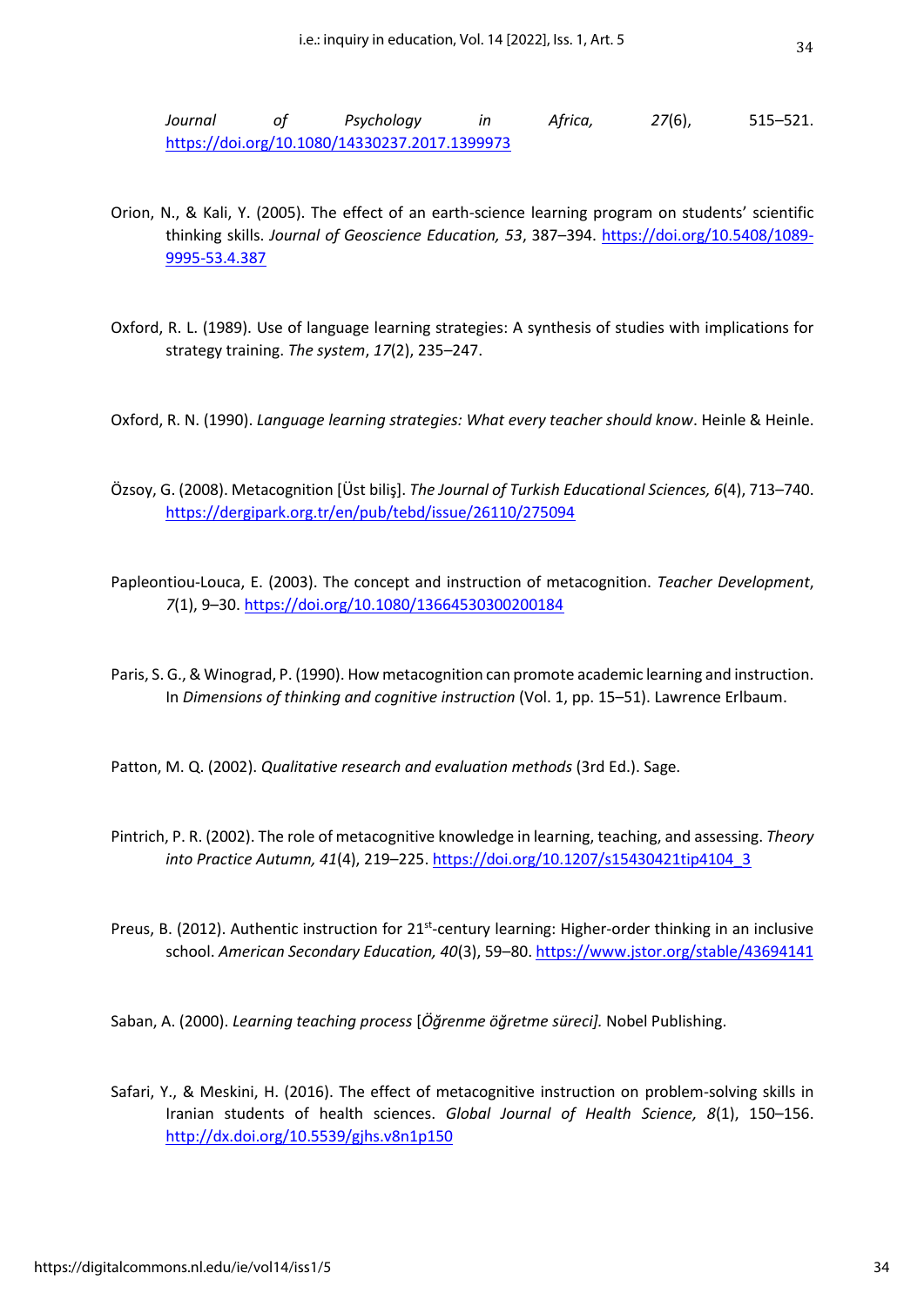- Sanacore, J. (1984). Metacognition and the improvement of reading: Some important links. *Journal of Reading*, *27*(8), 706–712. <https://www.jstor.org/stable/40032625>
- Schoerning, E., Hand, B., Shelley, M., & Therrien, W. (2015). Language, access, and power in the elementary science classroom. *Science Education, 99*(2), 238–259. <https://doi.org/10.1002/sce.21154>
- Schommer, M. (1990). Effects of beliefs about the nature of knowledge on comprehension. *Journal of educational psychology*, *82*(3), 498. <https://doi.org/10.1037/0022-0663.82.3.498>
- Schraw, G., Crippen, K. J., & Hartley, K. (2006). Promoting self-regulation in science education: Metacognition as part of a broader perspective on learning*. Research in Science Education, 36*(1–2), 111–139[. http://dx.doi.org/10.1007/s11165-005-3917-8](http://dx.doi.org/10.1007/s11165-005-3917-8)
- Serin, M. K. (2014). The effect of metacognitive questioning instruction performed in cooperative learning environments on the problem-solving skills of fourth-grade primary school students [İşbirliğine dayalı ortamlarda gerçekleştirilen üstbilişsel sorgulama temelli öğretimin ilkokul 4. sınıf öğrencilerinin problem çözme becerilerine etkisi]. Unpublished Doctoral Dissertation, Necmettin Erbakan University, Institute of Educational Sciences, Konya, Turkey. <https://tez.yok.gov.tr/UlusalTezMerkezi/>
- Sperling, R. A., Howard, B. C., Miller, L. A., & Murphy, C. (2002). Measures of children's knowledge and regulation of cognition. *Contemporary educational psychology*, *27*(1), 51–79. <https://doi.org/10.1006/ceps.2001.1091>
- Swartz, R. (2003). Infusing critical and creative thinking into instruction in high school classrooms. In D. Fasko (Ed.), *Critical thinking and reasoning* (pp. 293–310). Hampton Press.
- Şen, S., & Yılmaz, A. (2016). Devising a structural equation model of relationships between pre-service teachers' time and study environment management, effort regulation, self-efficacy, control of learning beliefs, and meta-cognitive self-regulation. *Science Education International, 27*, 301– 316. <https://files.eric.ed.gov/fulltext/EJ1104668.pdf>
- Tatar, M. (2004). Effective teacher [Etkili öğretmen]. *Journal of Yüzüncü Yıl University Faculty of Education*, *1*(1), 2–12. <http://efdergi.yyu.edu.tr/dergiler.php?s=i>